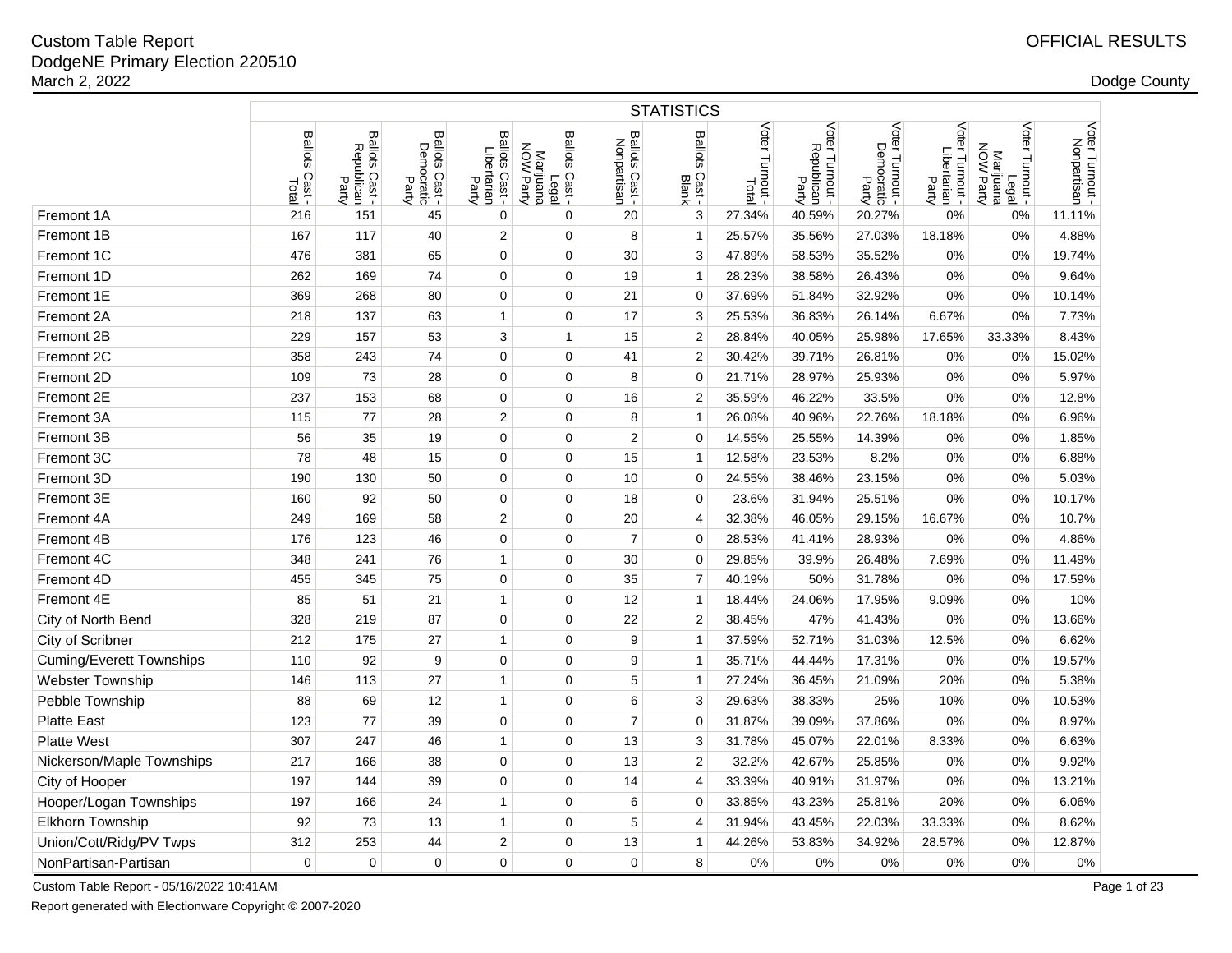|        |        | <b>STATISTICS</b> |                               |    |        |              |                                     |    |   |   |  |  |              |  |
|--------|--------|-------------------|-------------------------------|----|--------|--------------|-------------------------------------|----|---|---|--|--|--------------|--|
|        | ᡂ<br>≗ | ᡂ<br>ີ<br>ັ       | ᢍ<br>$\overline{\phantom{a}}$ | ш  | ᡂ<br>ø | ᡂ<br>-<br>-- | π<br>$\varpi$ ( $\cdot$<br>≕ ∾<br>ω | ςD | ᆺ | – |  |  | -<br>w<br>U. |  |
| Totals | 6,882  | 4,954             | 1,433                         | 20 |        | 474          | 61                                  |    |   |   |  |  |              |  |

|                    | Rep Congress Dist. 1 |                      |                          |                         |            |                 |  |  |  |  |  |  |
|--------------------|----------------------|----------------------|--------------------------|-------------------------|------------|-----------------|--|--|--|--|--|--|
|                    |                      |                      | VOTE FOR 1               |                         |            |                 |  |  |  |  |  |  |
|                    | Fortenberry<br>Jeff  | Curtis D.<br>Huffman | Thireena Yuki<br>Connely | John Glen<br>Weaver     | Mike Flood | Write-in Totals |  |  |  |  |  |  |
| Fremont 1A         | 21                   | 12                   | 6                        | $\overline{7}$          | 101        | 1               |  |  |  |  |  |  |
| Fremont 1B         | 11                   | $\overline{7}$       | 5                        | 10                      | 83         | $\mathbf 0$     |  |  |  |  |  |  |
| Fremont 1C         | 43                   | 8                    | 10                       | 27                      | 272        | $\overline{2}$  |  |  |  |  |  |  |
| Fremont 1D         | 29                   | 9                    | 11                       | 10                      | 102        | $\mathbf 0$     |  |  |  |  |  |  |
| Fremont 1E         | 37                   | 10                   | 6                        | $\overline{2}$          | 202        | 2               |  |  |  |  |  |  |
| Fremont 2A         | 18                   | 10                   | 6                        | 10                      | 88         | $\mathbf 0$     |  |  |  |  |  |  |
| Fremont 2B         | 19                   | 10                   | $\overline{7}$           | 9                       | 101        | $\mathbf 0$     |  |  |  |  |  |  |
| Fremont 2C         | 31                   | 13                   | 9                        | $\overline{7}$          | 178        | $\mathbf 0$     |  |  |  |  |  |  |
| Fremont 2D         | 12                   | 5                    | 6                        | 7                       | 36         | $\mathbf 0$     |  |  |  |  |  |  |
| Fremont 2E         | 14                   | $\overline{4}$       | 8                        | 3                       | 115        | $\mathbf 0$     |  |  |  |  |  |  |
| Fremont 3A         | 18                   | 1                    | $\overline{4}$           | $\overline{7}$          | 44         | $\overline{2}$  |  |  |  |  |  |  |
| Fremont 3B         | $\overline{2}$       | 1                    | 5                        | $\overline{\mathbf{4}}$ | 22         | $\mathbf 0$     |  |  |  |  |  |  |
| Fremont 3C         | 11                   | $\overline{2}$       | $\mathbf{1}$             | 1                       | 30         | $\mathbf 0$     |  |  |  |  |  |  |
| Fremont 3D         | 22                   | 5                    | 6                        | 10                      | 85         | $\mathbf 0$     |  |  |  |  |  |  |
| Fremont 3E         | 14                   | 5                    | 8                        | 6                       | 57         | $\mathbf 0$     |  |  |  |  |  |  |
| Fremont 4A         | 24                   | 8                    | 9                        | 5                       | 115        | $\mathbf 0$     |  |  |  |  |  |  |
| Fremont 4B         | 20                   | 8                    | 5                        | 8                       | 76         | $\mathbf 0$     |  |  |  |  |  |  |
| Fremont 4C         | 38                   | 10                   | 15                       | 14                      | 153        | $\mathbf 0$     |  |  |  |  |  |  |
| Fremont 4D         | 29                   | 8                    | $\overline{4}$           | 17                      | 273        | $\mathbf 0$     |  |  |  |  |  |  |
| Fremont 4E         | 16                   | 1                    | 1                        | 4                       | 26         | $\mathbf 0$     |  |  |  |  |  |  |
| City of North Bend | 38                   | 6                    | 6                        | 15                      | 135        | 1               |  |  |  |  |  |  |
| City of Scribner   | 17                   | 10                   | 6                        | $\overline{7}$          | 131        | $\mathbf 0$     |  |  |  |  |  |  |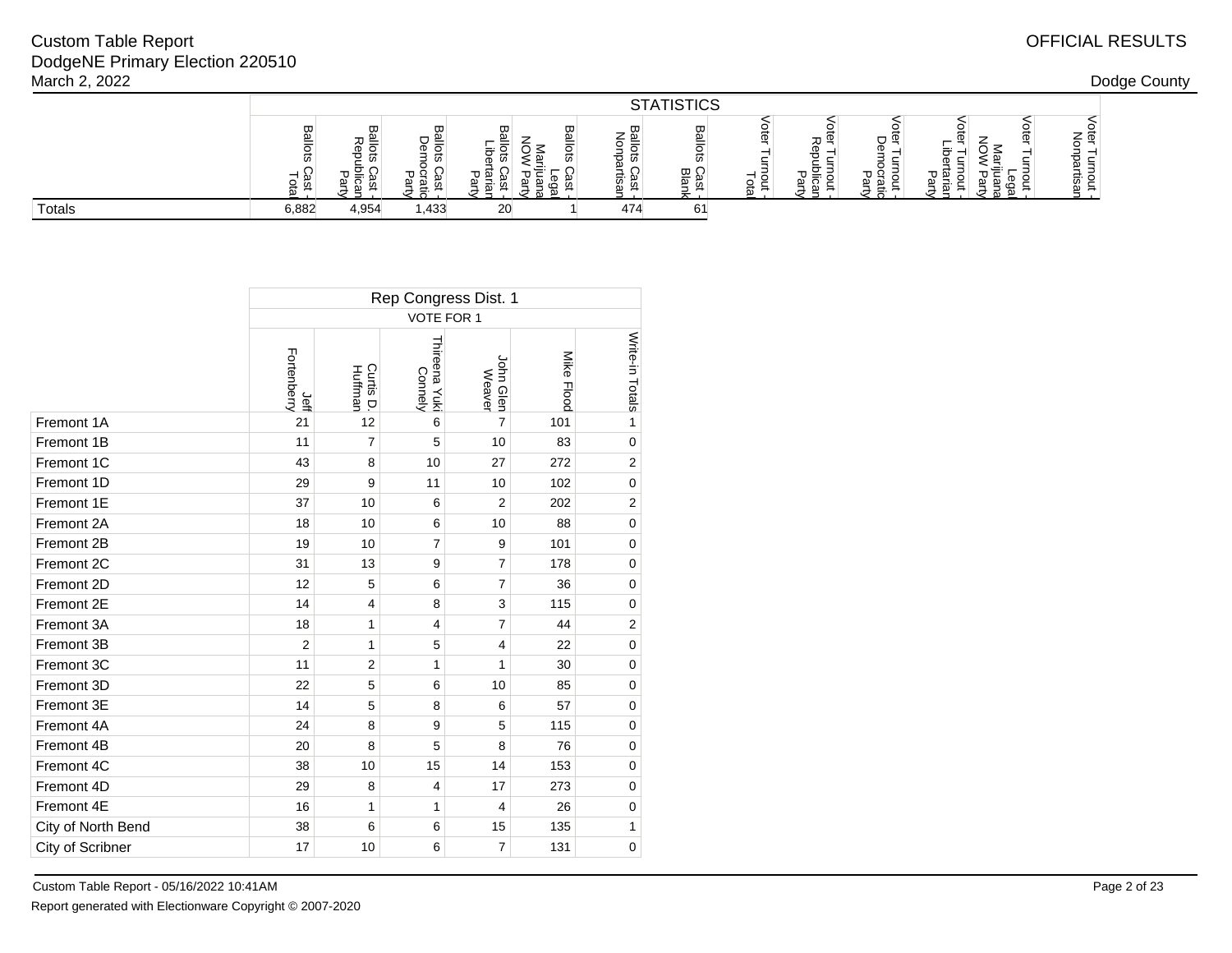|                                 |                     |                        | Rep Congress Dist. 1        |                         |                      |                 |
|---------------------------------|---------------------|------------------------|-----------------------------|-------------------------|----------------------|-----------------|
|                                 |                     |                        | <b>VOTE FOR 1</b>           |                         |                      |                 |
|                                 | Fortenberry<br>Jeff | Curtis<br>Huffman<br>p | Thireena<br>Connely<br>Йuкi | John<br>Weaver<br>Glen  | Mike<br><b>Flood</b> | Write-in Totals |
| <b>Cuming/Everett Townships</b> | 18                  | 3                      | 2                           | 3                       | 61                   | $\mathbf 0$     |
| <b>Webster Township</b>         | 15                  | 5                      | $\overline{2}$              | 7                       | 75                   | $\mathbf 0$     |
| Pebble Township                 | 5                   | 3                      | 1                           | 2                       | 55                   | $\mathbf 0$     |
| <b>Platte East</b>              | 13                  | 9                      | 4                           | $\overline{\mathbf{4}}$ | 41                   | 0               |
| <b>Platte West</b>              | 33                  | 11                     | 7                           | 15                      | 172                  | 1               |
| Nickerson/Maple Townships       | 18                  | 10                     | 1                           | 10                      | 111                  | $\mathbf 0$     |
| City of Hooper                  | 24                  | 6                      | 7                           | 10                      | 86                   | $\mathbf 0$     |
| Hooper/Logan Townships          | 22                  | 5                      | 3                           | 11                      | 116                  | $\mathbf 0$     |
| <b>Elkhorn Township</b>         | 10                  | $\overline{2}$         | 7                           | 3                       | 49                   | $\mathbf 0$     |
| Union/Cott/Ridg/PV Twps         | 29                  | 10                     | 13                          | 8                       | 177                  | $\mathbf 0$     |
| NonPartisan-Partisan            | 16                  | 11                     | 10                          | 13                      | 63                   | 1               |
| Totals                          | 687                 | 228                    | 201                         | 276                     | 3,431                | 10              |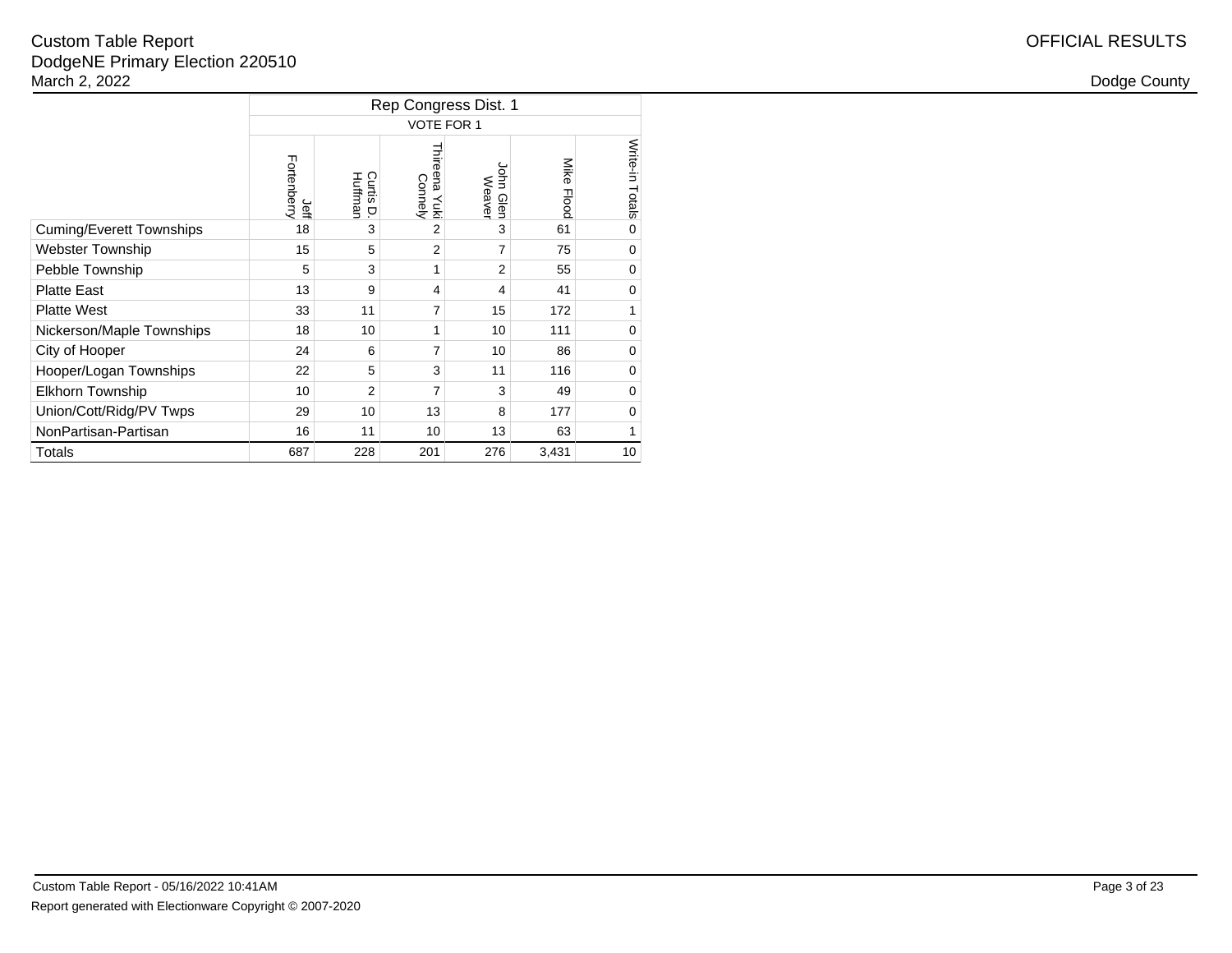|                                 |                           |                           |                           |                |                      | Rep Governor |                   |                        |                            |                 |
|---------------------------------|---------------------------|---------------------------|---------------------------|----------------|----------------------|--------------|-------------------|------------------------|----------------------------|-----------------|
|                                 |                           |                           |                           |                | VOTE FOR 1           |              |                   |                        |                            |                 |
|                                 | Connely<br><b>Michael</b> | <b>Brett</b><br>Lindstrom | Donna Nicole<br>Carpenter | Lela McNinch   | Theresa<br>Thibodeau | Jim Pillen   | <b>Troy Wentz</b> | Charles W.<br>Herbster | <b>Breland</b><br>Ridenour | Write-in Totals |
| Fremont 1A                      | $\boldsymbol{2}$          | 49                        | $\mathbf 0$               | $\mathbf{1}$   | 17                   | 46           | $\mathbf 0$       | 35                     | $\mathbf{1}$               | $\mathbf 0$     |
| Fremont 1B                      | $\mathbf{1}$              | 41                        | $\pmb{0}$                 | $\overline{c}$ | 8                    | 16           | $\mathbf 0$       | 45                     | 4                          | $\pmb{0}$       |
| Fremont 1C                      | $\overline{\mathbf{4}}$   | 141                       | $\overline{2}$            | $\mathbf{1}$   | 11                   | 131          | $\mathbf 0$       | 91                     | $\mathbf 0$                | $\pmb{0}$       |
| Fremont 1D                      | $\overline{4}$            | 50                        | 3                         | $\mathbf 0$    | 9                    | 48           | $\mathbf 0$       | 52                     | $\mathbf 0$                | $\overline{0}$  |
| Fremont 1E                      | $\mathbf 0$               | 105                       | $\pmb{0}$                 | $\mathbf 0$    | 17                   | 78           | $\mathbf 0$       | 63                     | $\mathbf{1}$               | $\mathbf 0$     |
| Fremont 2A                      | $\overline{c}$            | 27                        | $\mathbf{1}$              | $\mathbf 0$    | 20                   | 35           | $\overline{c}$    | 46                     | 3                          | $\pmb{0}$       |
| Fremont 2B                      | $\pmb{0}$                 | 50                        | $\pmb{0}$                 | $\pmb{0}$      | 6                    | 56           | $\mathbf 0$       | 41                     | 3                          | $\mathbf{1}$    |
| Fremont 2C                      | $\overline{2}$            | 88                        | 5                         | $\pmb{0}$      | 15                   | 78           | $\mathbf 0$       | 54                     | $\mathbf{1}$               | $\pmb{0}$       |
| Fremont 2D                      | $\overline{2}$            | 27                        | $\mathbf 0$               | $\mathbf 0$    | $\overline{4}$       | 24           | $\mathbf 0$       | 14                     | $\overline{2}$             | $\pmb{0}$       |
| Fremont 2E                      | 3                         | 53                        | $\pmb{0}$                 | $\mathbf{1}$   | 11                   | 44           | $\mathbf 0$       | 39                     | $\mathbf{1}$               | $\pmb{0}$       |
| Fremont 3A                      | 0                         | 11                        | 1                         | $\mathbf{1}$   | 8                    | 20           | $\mathbf{1}$      | 32                     | $\mathbf 0$                | $\mathbf{1}$    |
| Fremont 3B                      | $\overline{c}$            | 5                         | $\pmb{0}$                 | $\mathbf{1}$   | 3                    | 6            | $\mathbf 0$       | 18                     | $\mathbf 0$                | $\pmb{0}$       |
| Fremont 3C                      | 0                         | 10                        | $\mathbf 0$               | 0              | 5                    | 14           | $\mathbf 0$       | 19                     | $\mathbf 0$                | $\pmb{0}$       |
| Fremont 3D                      | $\mathbf 0$               | 41                        | $\overline{2}$            | $\overline{2}$ | 16                   | 28           | 1                 | 38                     | $\mathbf{1}$               | $\mathbf 0$     |
| Fremont 3E                      | $\mathbf{1}$              | 32                        | $\mathbf 0$               | $\pmb{0}$      | 6                    | 25           | $\mathbf 0$       | 26                     | $\boldsymbol{2}$           | $\mathbf 0$     |
| Fremont 4A                      | $\mathbf{1}$              | 61                        | $\mathbf{1}$              | $\mathbf 0$    | 13                   | 44           | $\mathbf 0$       | 47                     | $\mathbf{1}$               | $\mathbf 0$     |
| Fremont 4B                      | $\mathbf{1}$              | 32                        | $\pmb{0}$                 | $\overline{2}$ | 8                    | 44           | $\mathbf 0$       | 33                     | 3                          | $\mathbf 0$     |
| Fremont 4C                      | $\overline{2}$            | 90                        | $\mathbf 0$               | $\mathbf{1}$   | 18                   | 59           | $\mathbf{1}$      | 67                     | $\overline{2}$             | $\mathbf 0$     |
| Fremont 4D                      | $\pmb{0}$                 | 133                       | $\mathbf{1}$              | $\pmb{0}$      | 21                   | 131          | $\mathbf 0$       | 54                     | 4                          | $\mathbf 0$     |
| Fremont 4E                      | 3                         | 9                         | $\mathbf{1}$              | $\pmb{0}$      | 3                    | 12           | $\mathbf 0$       | 21                     | $\mathbf 2$                | $\mathbf 0$     |
| City of North Bend              | $\boldsymbol{2}$          | 48                        | $\pmb{0}$                 | $\pmb{0}$      | 22                   | 78           | $\mathbf 0$       | 59                     | $\overline{7}$             | $\mathbf{1}$    |
| City of Scribner                | 1                         | 42                        | $\mathbf{1}$              | $\mathbf 0$    | 16                   | 70           | $\mathbf 0$       | 44                     | $\mathbf 0$                | $\pmb{0}$       |
| <b>Cuming/Everett Townships</b> | $\overline{c}$            | 24                        | $\mathbf 0$               | $\mathbf 0$    | $\overline{7}$       | 37           | $\mathbf 0$       | 22                     | $\mathbf 0$                | $\mathbf 0$     |
| Webster Township                | $\mathbf{1}$              | 27                        | $\pmb{0}$                 | 0              | 6                    | 45           | $\mathbf 0$       | 31                     | 3                          | $\pmb{0}$       |
| Pebble Township                 | $\pmb{0}$                 | 18                        | $\pmb{0}$                 | 0              | 5                    | 29           | $\mathbf 0$       | 17                     | $\mathbf 0$                | $\mathbf 0$     |
| <b>Platte East</b>              | $\mathbf{1}$              | 22                        | $\pmb{0}$                 | $\mathbf 0$    | $\overline{7}$       | 22           | $\mathbf 0$       | 25                     | $\mathbf 0$                | $\mathsf 0$     |
| <b>Platte West</b>              | 0                         | 85                        | $\mathbf{1}$              | $\mathbf{1}$   | 8                    | 77           | $\mathbf 0$       | 73                     | $\overline{2}$             | 0               |
| Nickerson/Maple Townships       | $\mathbf{1}$              | 41                        | $\pmb{0}$                 | $\pmb{0}$      | 6                    | 47           | $\mathbf 0$       | 70                     | $\pmb{0}$                  | 0               |
| City of Hooper                  | 4                         | 45                        | $\mathbf 0$               | $\mathbf 0$    | 6                    | 49           | $\mathbf 0$       | 35                     | $\overline{2}$             | $\mathbf 0$     |
| Hooper/Logan Townships          | $\mathbf{1}$              | 50                        | $\overline{c}$            | $\mathbf 0$    | 13                   | 48           | 1                 | 49                     | $\mathbf{1}$               | $\mathbf 0$     |
| Elkhorn Township                | $\overline{0}$            | 17                        | $\mathbf 0$               | $\mathbf{1}$   | 8                    | 17           | $\mathbf 0$       | 28                     | $\overline{2}$             | 0               |
| Union/Cott/Ridg/PV Twps         | 4                         | 36                        | $\mathbf{1}$              | $\mathbf 0$    | 15                   | 123          | $\Omega$          | 68                     | $\overline{4}$             | 0               |

Custom Table Report - 05/16/2022 10:41AM

Report generated with Electionware Copyright © 2007-2020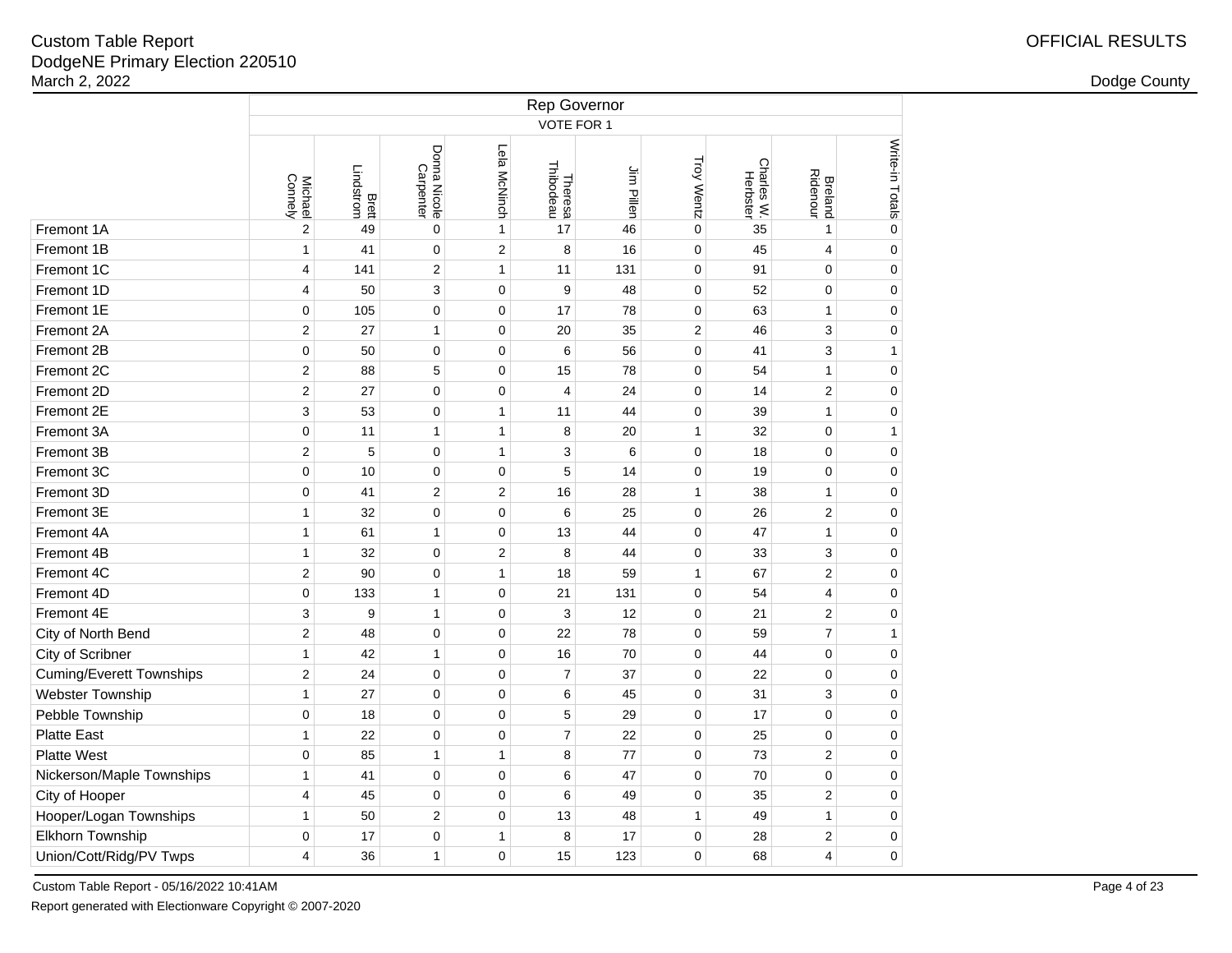| March 2, 2022 |     |       |     |          |     |       |   |       |    |  | Dodge County |
|---------------|-----|-------|-----|----------|-----|-------|---|-------|----|--|--------------|
|               |     |       |     |          |     |       |   |       |    |  |              |
|               |     |       |     |          |     |       |   |       |    |  |              |
|               | ີ≧ົ |       | ≌ ক | စ္မ<br>≂ | : ച |       |   | 亗     | 观  |  |              |
| Totals        | 47  | 1,510 | 22  | 14       | 338 | 1,581 | 6 | 1,356 | 52 |  |              |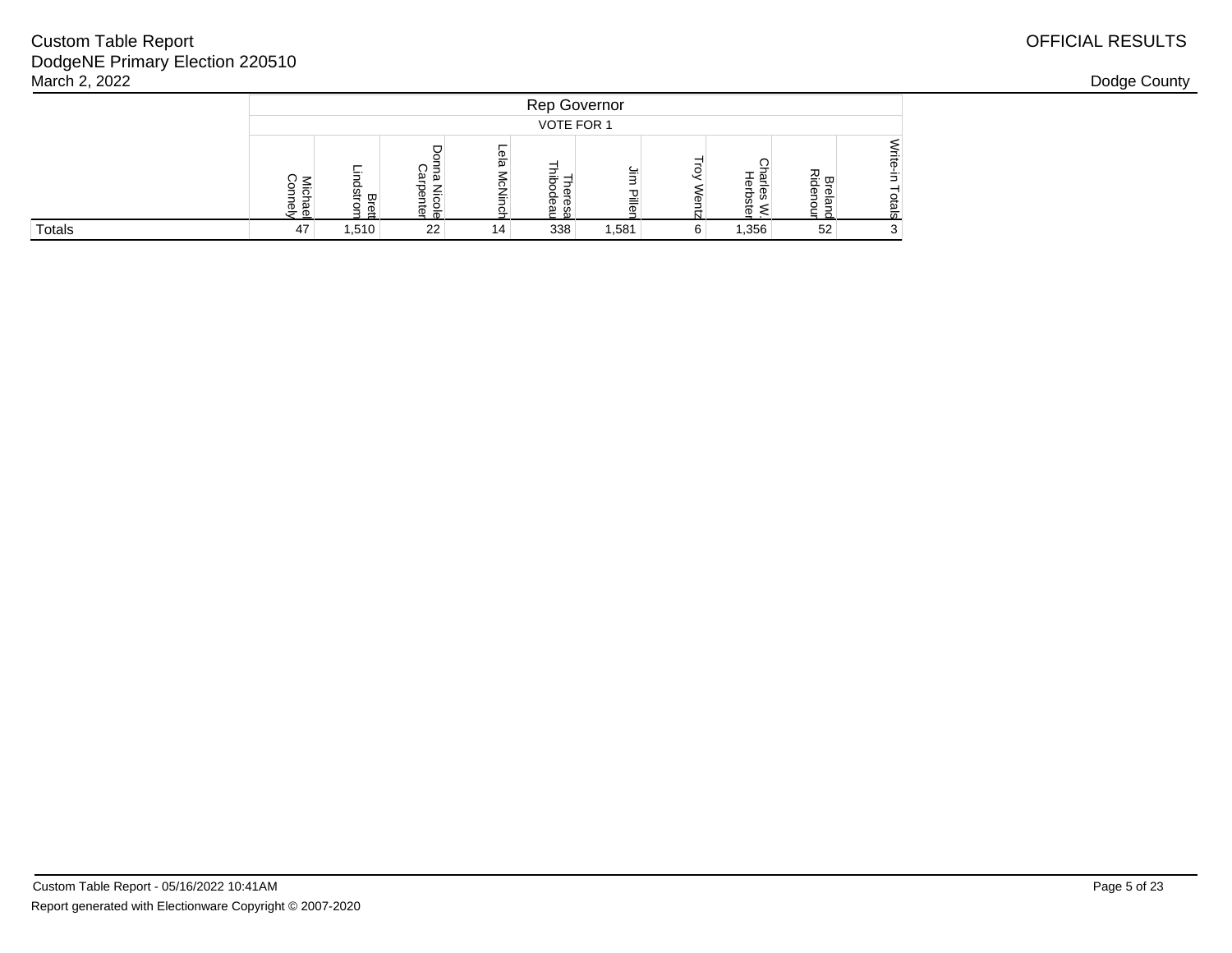| Dodge County |  |
|--------------|--|
|--------------|--|

|                                 |                  | Rep Sec. of State |                    |                 |              | Rep State Treasurer |                 |                | <b>Rep Attorney General</b> |                 |  |  |  |
|---------------------------------|------------------|-------------------|--------------------|-----------------|--------------|---------------------|-----------------|----------------|-----------------------------|-----------------|--|--|--|
|                                 |                  | VOTE FOR 1        |                    |                 |              | VOTE FOR 1          |                 |                | VOTE FOR 1                  |                 |  |  |  |
|                                 | <b>Bob Evnen</b> | Rex Schroder      | Robert J.<br>Borer | Write-in Totals | John Murante | Paul Anderson       | Write-in Totals | Jennifer Hicks | Mike Hilgers                | Write-in Totals |  |  |  |
| Fremont 1A                      | 44               | 44                | 35                 | 2               | 51           | 69                  | $\mathbf{1}$    | 52             | 79                          | $\mathbf{1}$    |  |  |  |
| Fremont 1B                      | 33               | 27                | 47                 | 0               | 39           | 65                  | $\pmb{0}$       | 42             | 62                          | 0               |  |  |  |
| Fremont 1C                      | 145              | 66                | 100                | 0               | 156          | 142                 | $\pmb{0}$       | 98             | 218                         | $\mathbf 0$     |  |  |  |
| Fremont 1D                      | 62               | 55                | 30                 | $\mathbf 0$     | 56           | 90                  | $\pmb{0}$       | 61             | 88                          | 1               |  |  |  |
| Fremont 1E                      | 102              | 54                | 66                 | 0               | 110          | 99                  | $\mathbf{1}$    | 71             | 152                         | 1               |  |  |  |
| Fremont 2A                      | 45               | 33                | 38                 | 0               | 38           | 78                  | $\pmb{0}$       | 47             | 70                          | 0               |  |  |  |
| Fremont 2B                      | 56               | 45                | 26                 | 0               | 57           | 69                  | $\pmb{0}$       | 64             | 69                          | $\mathbf 0$     |  |  |  |
| Fremont 2C                      | 85               | 57                | 58                 | $\mathbf 0$     | 81           | 104                 | $\pmb{0}$       | 85             | 107                         | 0               |  |  |  |
| Fremont 2D                      | 23               | 14                | 23                 | $\pmb{0}$       | 25           | 33                  | $\pmb{0}$       | 27             | 32                          | 0               |  |  |  |
| Fremont 2E                      | 47               | 43                | 32                 | $\pmb{0}$       | 49           | 69                  | $\pmb{0}$       | 46             | 78                          | $\mathbf 0$     |  |  |  |
| Fremont 3A                      | 24               | 23                | 19                 | $\overline{c}$  | 27           | 42                  | $\pmb{0}$       | 31             | 42                          | 0               |  |  |  |
| Fremont 3B                      | 14               | 9                 | 9                  | 0               | 15           | 16                  | 0               | 16             | 17                          | 0               |  |  |  |
| Fremont 3C                      | 13               | 19                | 9                  | 0               | 18           | 23                  | 0               | 14             | 29                          | 0               |  |  |  |
| Fremont 3D                      | 41               | 35                | 39                 | 0               | 35           | 77                  | $\pmb{0}$       | 53             | 62                          | 0               |  |  |  |
| Fremont 3E                      | 35               | 30                | 19                 | 0               | 36           | 46                  | 0               | 40             | 42                          | 0               |  |  |  |
| Fremont 4A                      | 49               | 50                | 35                 | 0               | 48           | 86                  | $\mathbf{1}$    | 56             | 83                          | 0               |  |  |  |
| Fremont 4B                      | 34               | 39                | 31                 | $\mathbf{1}$    | 42           | 63                  | $\overline{2}$  | 46             | 61                          | 2               |  |  |  |
| Fremont 4C                      | 78               | 47                | 69                 | 0               | 93           | 96                  | $\mathbf{1}$    | 74             | 127                         | 0               |  |  |  |
| Fremont 4D                      | 143              | 70                | 71                 | 0               | 132          | 140                 | 0               | 94             | 187                         | 0               |  |  |  |
| Fremont 4E                      | 10               | 18                | 15                 | 0               | 23           | 17                  | 0               | 20             | 24                          | 0               |  |  |  |
| City of North Bend              | 52               | 43                | 65                 | $\overline{2}$  | 60           | 89                  | $\mathbf{1}$    | 62             | 96                          | 0               |  |  |  |
| City of Scribner                | 54               | 53                | 32                 | 0               | 55           | 84                  | $\pmb{0}$       | 56             | 91                          | 3               |  |  |  |
| <b>Cuming/Everett Townships</b> | 28               | 20                | 18                 | 0               | 30           | 28                  | $\pmb{0}$       | 27             | 42                          | 0               |  |  |  |
| Webster Township                | 27               | 31                | 24                 | 0               | 19           | 59                  | $\pmb{0}$       | 32             | 56                          | 0               |  |  |  |
| Pebble Township                 | 18               | 24                | 11                 | 0               | 21           | 26                  | 0               | 21             | 30                          | 0               |  |  |  |
| <b>Platte East</b>              | 28               | 13                | 24                 | 0               | 26           | 33                  | 0               | 28             | 32                          | 1               |  |  |  |
| Platte West                     | 95               | 51                | 62                 | 0               | 89           | 108                 | 0               | 64             | 144                         | 0               |  |  |  |
| Nickerson/Maple Townships       | 65               | 35                | 31                 | 0               | 53           | 70                  | 0               | 42             | 92                          | 0               |  |  |  |
| City of Hooper                  | 31               | 41                | 39                 | 0               | 48           | 62                  | $\mathbf 0$     | 44             | 71                          | 0               |  |  |  |
| Hooper/Logan Townships          | 54               | 40                | 36                 | 0               | 50           | 78                  | $\pmb{0}$       | 49             | 88                          | 0               |  |  |  |
| Elkhorn Township                | 27               | 19                | 14                 | 0               | 35           | 26                  | $\pmb{0}$       | 32             | 30                          | 0               |  |  |  |
| Union/Cott/Ridg/PV Twps         | 61               | 51                | 86                 | 0               | 70           | 118                 | $\mathbf 0$     | 69             | 133                         | $\Omega$        |  |  |  |

Custom Table Report - 05/16/2022 10:41AM

Report generated with Electionware Copyright © 2007-2020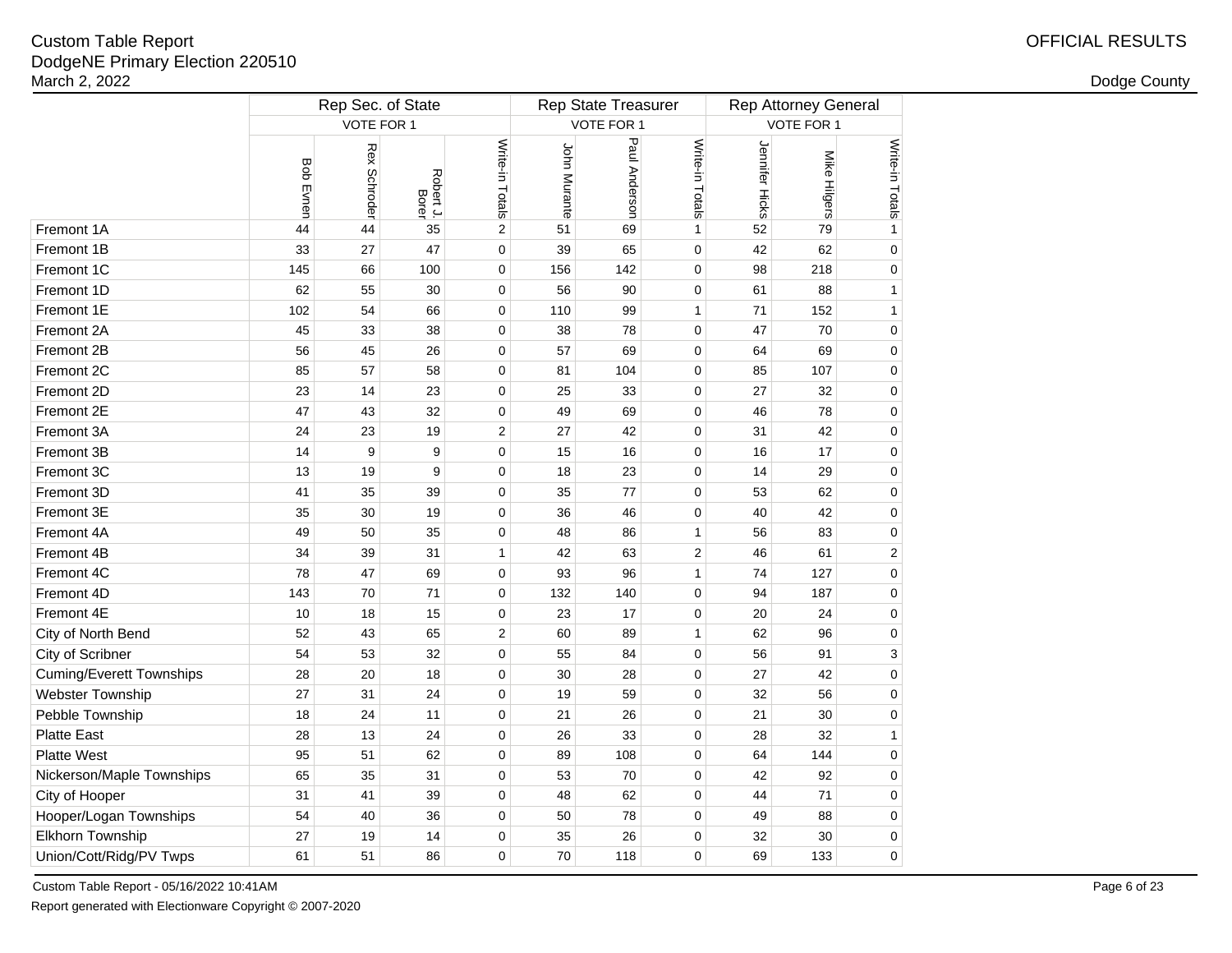| March 2, 2022 |       |                   |       |  |            |                     |  |            |                             |  | Dodge County |
|---------------|-------|-------------------|-------|--|------------|---------------------|--|------------|-----------------------------|--|--------------|
|               |       | Rep Sec. of State |       |  |            | Rep State Treasurer |  |            | <b>Rep Attorney General</b> |  |              |
|               |       | VOTE FOR 1        |       |  | VOTE FOR 1 |                     |  | VOTE FOR 1 |                             |  |              |
|               |       | w                 | დ გ   |  |            |                     |  |            |                             |  |              |
| Totals        | 1,623 | 199.ا             | 1,213 |  | 1,687      | 2,205               |  | 1,563      | 2,534                       |  |              |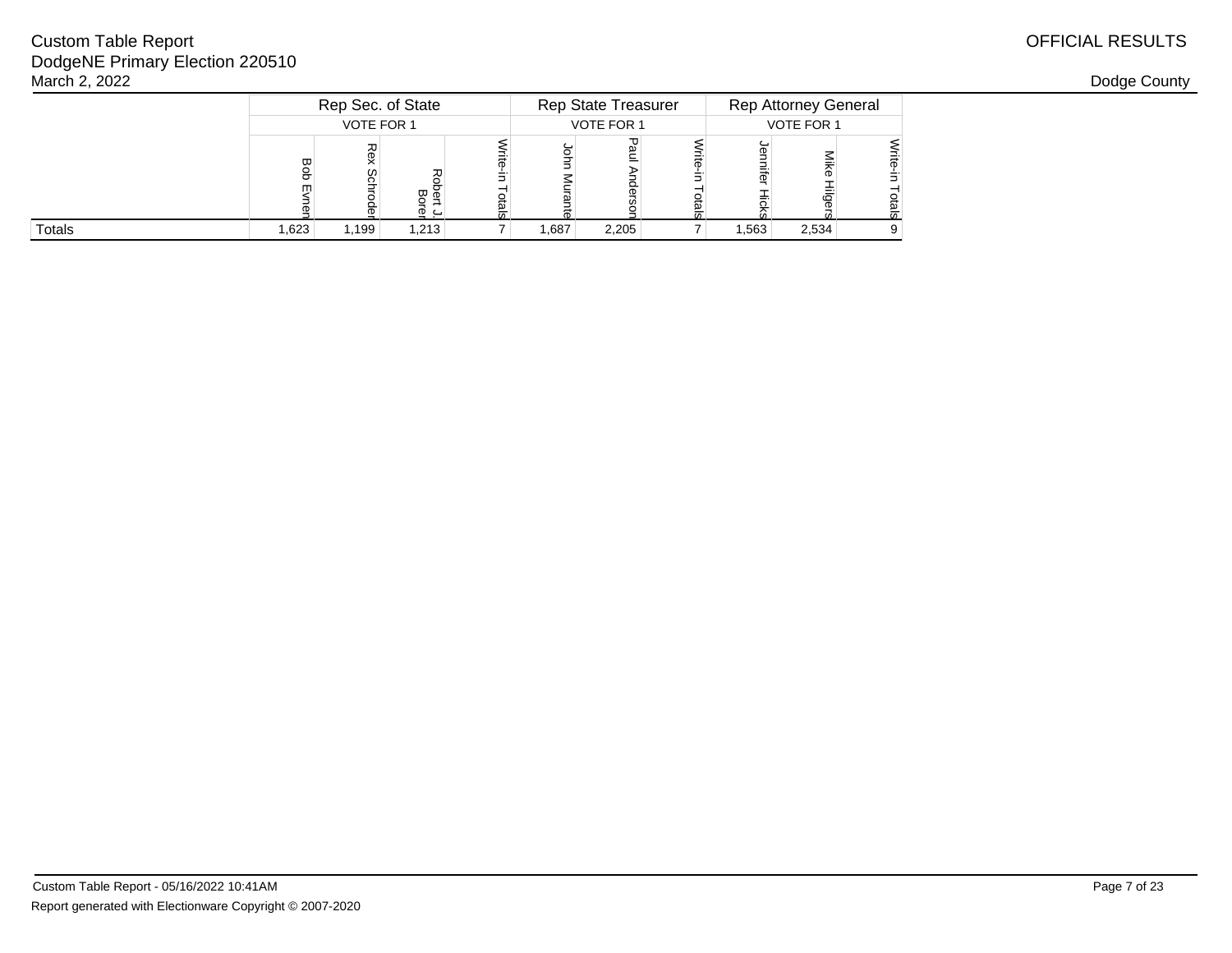|     |                  |                   |                                                    | Dist 4      |              |                                                           |                             |                                                             |  |  |
|-----|------------------|-------------------|----------------------------------------------------|-------------|--------------|-----------------------------------------------------------|-----------------------------|-------------------------------------------------------------|--|--|
|     |                  |                   |                                                    |             |              |                                                           |                             |                                                             |  |  |
|     |                  |                   |                                                    |             |              |                                                           |                             | Write-in Totals                                             |  |  |
| 95  | 35               | 0                 | 61                                                 | 59          | 1            | 40                                                        | 85                          | $\mathbf{1}$                                                |  |  |
| 65  | 40               | $\pmb{0}$         | 47                                                 | 50          | 0            | 14                                                        | 95                          | $\mathbf{1}$                                                |  |  |
| 228 | 95               | $\pmb{0}$         | 154                                                | 154         | $\pmb{0}$    | 105                                                       | 213                         | $\pmb{0}$                                                   |  |  |
| 97  | 54               | $\pmb{0}$         | 72                                                 | 74          | $\pmb{0}$    | 49                                                        | 98                          | 0                                                           |  |  |
| 165 | 64               | 1                 | 109                                                | 105         | 1            | 50                                                        | 171                         | $\mathbf{1}$                                                |  |  |
| 86  | 34               | $\mathbf 0$       | 51                                                 | 63          | 0            | 39                                                        | 77                          | 0                                                           |  |  |
| 104 | 32               | $\pmb{0}$         | 70                                                 | 54          | 0            | 49                                                        | 83                          | $\pmb{0}$                                                   |  |  |
| 130 | 68               | $\pmb{0}$         | 93                                                 | 98          | 0            | 56                                                        | 142                         | $\mathbf{1}$                                                |  |  |
| 37  | 23               | 0                 | 27                                                 | 28          | 0            | 19                                                        | 38                          | 0                                                           |  |  |
| 81  | 44               | $\mathbf 0$       | 61                                                 | 64          | 0            | 27                                                        | 97                          | $\mathbf 0$                                                 |  |  |
| 42  | 30               | 1                 | 29                                                 | 37          | 1            | 21                                                        | 49                          | $\mathbf 0$                                                 |  |  |
| 24  | 9                | $\pmb{0}$         | 14                                                 | 15          | 0            | 11                                                        | 21                          | $\mathbf 0$                                                 |  |  |
| 34  | $\boldsymbol{7}$ | $\pmb{0}$         | 17                                                 | 24          | 0            | 17                                                        | 26                          | 0                                                           |  |  |
| 70  | 45               | $\pmb{0}$         | 48                                                 | 66          | 0            | 39                                                        | 82                          | $\mathbf{1}$                                                |  |  |
| 57  | 28               | $\pmb{0}$         | 44                                                 | 38          | $\pmb{0}$    | 24                                                        | 57                          | 0                                                           |  |  |
| 114 | 31               | $\mathbf{1}$      | 70                                                 | 73          | $\mathbf 0$  | 37                                                        | 106                         | $\mathbf 0$                                                 |  |  |
| 81  | 29               | 3                 | 50                                                 | 52          | $\mathbf{1}$ | 38                                                        | 71                          | $\overline{c}$                                              |  |  |
| 138 | 67               | $\pmb{0}$         | 86                                                 | 109         | $\mathbf{1}$ | 55                                                        | 145                         | $\mathbf{1}$                                                |  |  |
| 210 | 78               | 0                 | 134                                                | 132         | $\pmb{0}$    | 78                                                        | 200                         | $\mathbf 0$                                                 |  |  |
| 29  | 14               | 0                 | 17                                                 | 23          | $\pmb{0}$    | 11                                                        | 32                          | 1                                                           |  |  |
| 112 | 51               | 0                 | 93                                                 | 74          | 0            | 45                                                        | 111                         | $\mathbf{1}$                                                |  |  |
| 110 | 45               | 0                 | 68                                                 | 76          | 0            | 28                                                        | 121                         | $\overline{\mathbf{c}}$                                     |  |  |
| 46  | 23               | 0                 | 34                                                 | 26          | 0            | 13                                                        | 50                          | $\mathbf 0$                                                 |  |  |
| 62  | 23               | 0                 | 37                                                 | 48          | 0            | 20                                                        | 62                          | $\mathbf 0$                                                 |  |  |
| 35  | 16               | 0                 | 17                                                 | 31          | 0            | $\overline{7}$                                            | 40                          | $\mathbf 0$                                                 |  |  |
| 27  | 32               | 1                 | 26                                                 | 32          | 1            | 20                                                        | 40                          | 1                                                           |  |  |
| 155 | 61               | 0                 | 111                                                | 92          | 0            | 67                                                        | 135                         | $\mathbf{1}$                                                |  |  |
| 101 | 35               | 0                 | 91                                                 | 33          | 0            | 28                                                        | 100                         | 0                                                           |  |  |
| 80  | 41               | 0                 | 73                                                 | 38          | 0            | 37                                                        | 75                          | $\mathbf 0$                                                 |  |  |
| 97  | 39               | 0                 | 71                                                 | 48          | 0            | 29                                                        | 97                          | $\mathbf 0$                                                 |  |  |
| 46  | 14               | 0                 | 32                                                 | 26          | 0            | 14                                                        | 45                          | $\mathbf{1}$                                                |  |  |
|     | Mike Foley       | Larry<br>Anderson | Rep State Auditor<br>VOTE FOR 1<br>Write-in Totals | Rod Johnson | Eric Kamler  | Rep Public Service Comm.<br>VOTE FOR 1<br>Write-in Totals | Anthony M.<br>Hernandez III | <b>Rep For County Attorney</b><br>VOTE FOR 1<br>Pam Hopkins |  |  |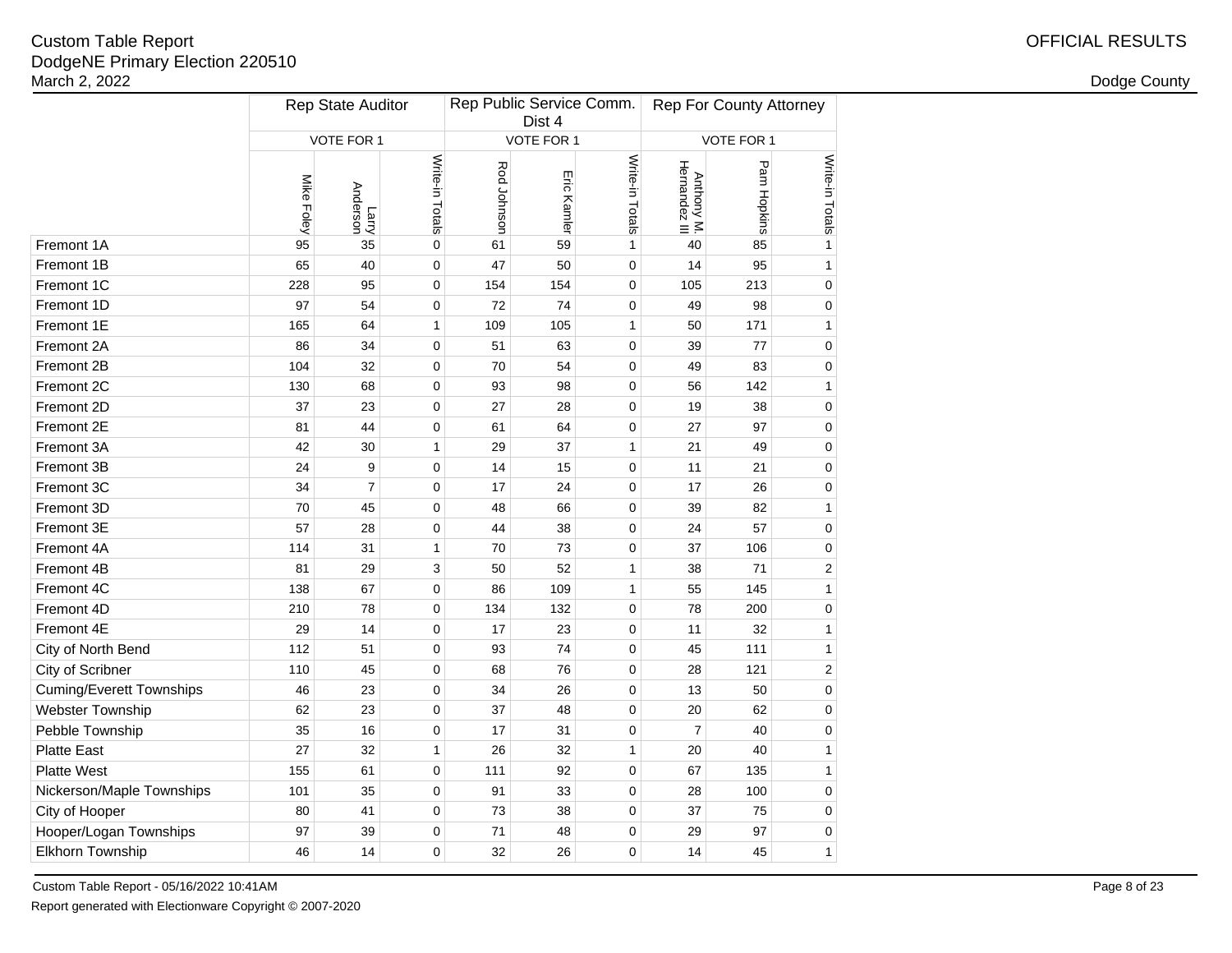|                         |                   | <b>Rep State Auditor</b> |       | Rep Public Service Comm. | Dist 4            |                   |                      | <b>Rep For County Attorney</b> |                    |  |  |  |
|-------------------------|-------------------|--------------------------|-------|--------------------------|-------------------|-------------------|----------------------|--------------------------------|--------------------|--|--|--|
|                         | <b>VOTE FOR 1</b> |                          |       |                          | <b>VOTE FOR 1</b> |                   |                      | <b>VOTE FOR 1</b>              | ᠊ᠣ                 |  |  |  |
|                         | Mike<br>ole,      | nder<br>arry<br>Sor      | otals | Rod<br>o<br>šor          | 믌<br>오<br>mler    | 큶<br><b>otals</b> | ₫<br>ഇ<br>dez<br>≡ ≤ | e⊽<br>Hopkins                  | Write-in<br>Totals |  |  |  |
| Union/Cott/Ridg/PV Twps | 146               | 60                       |       | 106                      | 99                |                   | 49                   | 150                            | 0                  |  |  |  |
| <b>Totals</b>           | 2.904             | 1,267                    |       | 2,013                    | 1,941             | 6                 | 1,136                | 2,914                          | 15                 |  |  |  |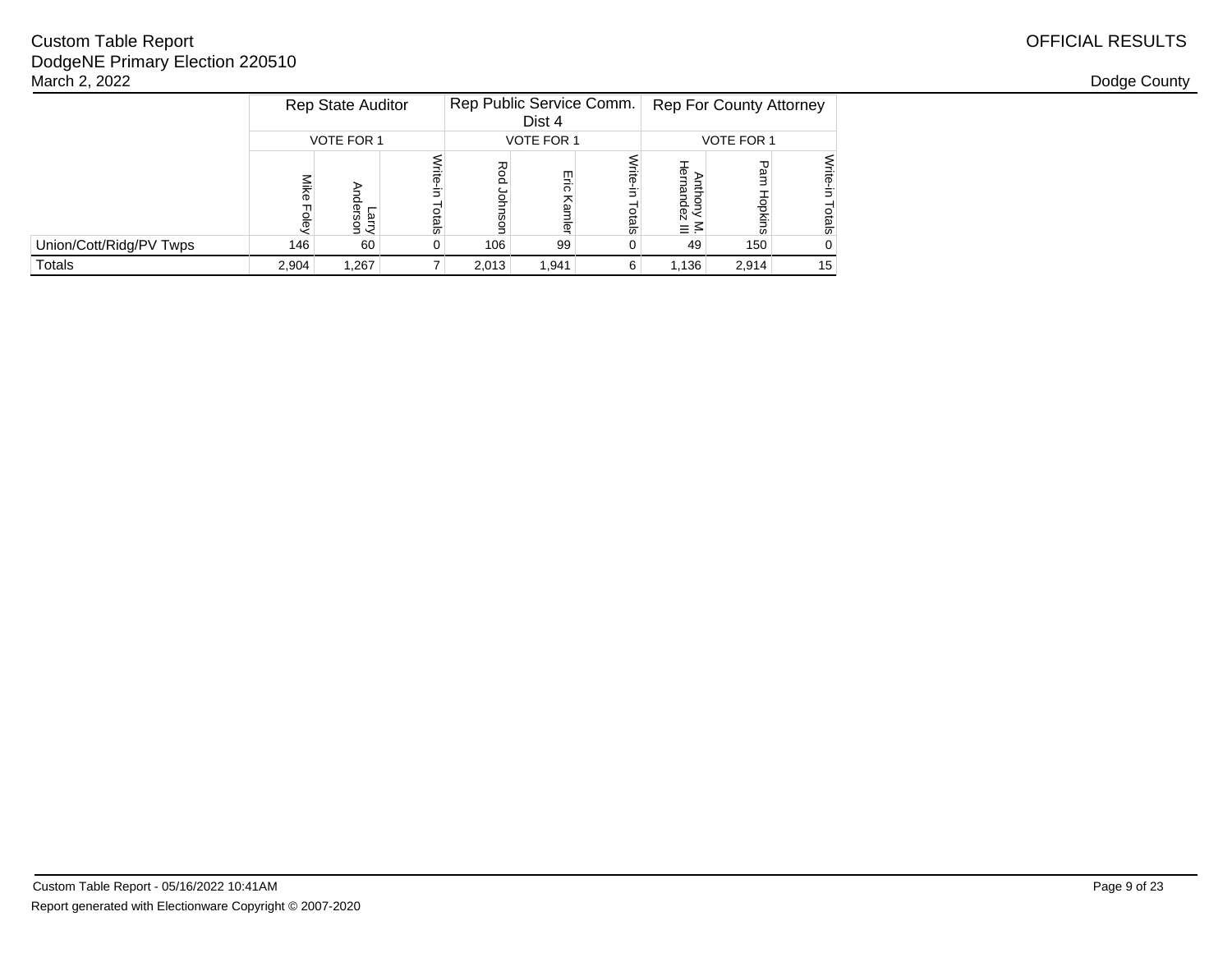# Custom Table Report

| DodgeNE Primary Election 220510<br>March 2, 2022 |                         |                        |                                  |                         |              |                      |                         |                         |                                  |                       |           |                         |                         | Dodge County            |
|--------------------------------------------------|-------------------------|------------------------|----------------------------------|-------------------------|--------------|----------------------|-------------------------|-------------------------|----------------------------------|-----------------------|-----------|-------------------------|-------------------------|-------------------------|
|                                                  | Dem Congress Dist. 1    |                        | <b>Rep For County Supervisor</b> |                         |              | Dem Congress Dist. 1 |                         |                         | <b>Rep For County Supervisor</b> |                       |           | Dem Congress<br>Dist. 1 |                         |                         |
|                                                  |                         | VOTE FOR 1             |                                  | VOTE FOR 1              |              |                      | VOTE FOR 1              |                         |                                  | VOTE FOR 1            |           |                         | VOTE FOR 1              |                         |
|                                                  | Patty Pansing<br>Brooks | Jazari Kual<br>Zakaria | Write-in Totals                  | Lon L.<br><b>Strand</b> | Joe Wolfgram | Write-in Totals      | Patty Pansing<br>Brooks | Jazari Kual<br>Zakaria  | Write-in Totals                  | Robert A.<br>Mulliken | Bob Misse | Write-in Totals         | Patty Pansing<br>Brooks | Jazari Kual<br>Zakaria  |
| Fremont 1A                                       | 41                      | $\mathbf{1}$           | $\overline{2}$                   |                         |              |                      | 41                      | $\mathbf{1}$            | $\overline{2}$                   |                       |           |                         | 41                      | $\mathbf{1}$            |
| Fremont 1B                                       | 36                      | $\overline{4}$         | $\mathbf 0$                      |                         |              |                      | 36                      | 4                       | $\mathbf 0$                      |                       |           |                         | 36                      | 4                       |
| Fremont 1C                                       | 59                      | 3                      | $\mathbf{1}$                     |                         |              |                      | 59                      | 3                       | $\mathbf{1}$                     |                       |           |                         | 59                      | 3                       |
| Fremont 1D                                       | 61                      | 11                     | $\pmb{0}$                        |                         |              |                      | 61                      | 11                      | $\mathbf 0$                      |                       |           |                         | 61                      | 11                      |
| Fremont 1E                                       | 70                      | $\overline{7}$         | $\mathbf{1}$                     |                         |              |                      | 70                      | $\overline{7}$          | $\mathbf{1}$                     |                       |           |                         | 70                      | $\boldsymbol{7}$        |
| Fremont 2A                                       | 52                      | 8                      | $\mathbf{1}$                     |                         |              |                      | 52                      | 8                       | $\mathbf{1}$                     |                       |           |                         | 52                      | $\bf8$                  |
| Fremont 2B                                       | 48                      | $\mathbf{3}$           | $\mathbf 0$                      |                         |              |                      | 48                      | $\mathbf{3}$            | $\mathsf 0$                      |                       |           |                         | 48                      | $\mathsf 3$             |
| Fremont 2C                                       | 59                      | 11                     | $\sqrt{2}$                       |                         |              |                      | 59                      | 11                      | $\sqrt{2}$                       |                       |           |                         | 59                      | 11                      |
| Fremont 2D                                       | 24                      | 2                      | $\mathbf 0$                      |                         |              |                      | 24                      | $\overline{c}$          | $\mathbf 0$                      |                       |           |                         | 24                      | $\sqrt{2}$              |
| Fremont 2E                                       | 63                      | $\mathbf{3}$           | $\pmb{0}$                        |                         |              |                      | 63                      | $\sqrt{3}$              | $\mathbf 0$                      |                       |           |                         | 63                      | 3                       |
| Fremont 3A                                       | 25                      | $\overline{2}$         | $\pmb{0}$                        |                         |              |                      | 25                      | $\mathbf 2$             | $\mathbf 0$                      |                       |           |                         | 25                      | $\sqrt{2}$              |
| Fremont 3B                                       | 16                      | $\sqrt{2}$             | $\mathbf{1}$                     |                         |              |                      | 16                      | $\sqrt{2}$              | $\mathbf{1}$                     |                       |           |                         | 16                      | $\sqrt{2}$              |
| Fremont 3C                                       | 14                      | $\mathbf 0$            | $\mathbf 0$                      |                         |              |                      | 14                      | $\mathbf 0$             | $\mathbf 0$                      |                       |           |                         | 14                      | $\pmb{0}$               |
| Fremont 3D                                       | 45                      | $\overline{4}$         | $\mathbf{1}$                     |                         |              |                      | 45                      | 4                       | $\mathbf{1}$                     |                       |           |                         | 45                      | 4                       |
| Fremont 3E                                       | 38                      | 8                      | $\mathbf 2$                      |                         |              |                      | 38                      | 8                       | $\sqrt{2}$                       |                       |           |                         | 38                      | 8                       |
| Fremont 4A                                       | 47                      | 8                      | $\mathbf{1}$                     |                         |              |                      | 47                      | 8                       | $\mathbf{1}$                     | 39                    | 122       | $\mathbf 0$             | 47                      | 8                       |
| Fremont 4B                                       | 39                      | 6                      | $\mathbf 0$                      |                         |              |                      | 39                      | 6                       | $\mathbf 0$                      | 22                    | 92        | $\overline{2}$          | 39                      | 6                       |
| Fremont 4C                                       | 73                      | $\overline{2}$         | $\mathbf 0$                      |                         |              |                      | 73                      | $\overline{\mathbf{c}}$ | $\mathbf 0$                      | 60                    | 157       | $\mathbf 0$             | 73                      | $\sqrt{2}$              |
| Fremont 4D                                       | 64                      | 8                      | $\mathbf 0$                      |                         |              |                      | 64                      | 8                       | $\mathbf 0$                      |                       |           |                         | 64                      | $\bf8$                  |
| Fremont 4E                                       | 16                      | $\overline{2}$         | $\pmb{0}$                        |                         |              |                      | 16                      | 2                       | $\mathbf 0$                      | 13                    | 34        | $\pmb{0}$               | 16                      | $\sqrt{2}$              |
| City of North Bend                               | 66                      | 6                      | $\overline{2}$                   |                         |              |                      | 66                      | 6                       | $\overline{2}$                   |                       |           |                         | 66                      | 6                       |
| City of Scribner                                 | 22                      | $\overline{2}$         | $\mathbf 0$                      | 76                      | 94           | $\mathbf 0$          | 22                      | 2                       | $\mathbf 0$                      |                       |           |                         | 22                      | $\sqrt{2}$              |
| <b>Cuming/Everett Townships</b>                  | 9                       | $\mathbf 0$            | $\mathbf 0$                      | 49                      | 36           | $\mathbf 0$          | 9                       | $\mathbf 0$             | $\mathbf 0$                      |                       |           |                         | 9                       | $\pmb{0}$               |
| Webster Township                                 | 22                      | $\overline{4}$         | $\pmb{0}$                        | 49                      | 39           | $\mathbf 0$          | 22                      | 4                       | $\mathbf 0$                      |                       |           |                         | 22                      | 4                       |
| Pebble Township                                  | 12                      | $\mathbf 0$            | $\mathbf 0$                      | 29                      | 27           | $\mathbf 0$          | 12                      | $\mathbf 0$             | $\mathbf 0$                      |                       |           |                         | 12                      | $\pmb{0}$               |
| <b>Platte East</b>                               | 36                      | $\overline{2}$         | $\mathbf 0$                      |                         |              |                      | 36                      | 2                       | $\mathbf 0$                      |                       |           |                         | 36                      | $\sqrt{2}$              |
| <b>Platte West</b>                               | 37                      | $\sqrt{5}$             | $\mathbf{1}$                     |                         |              |                      | 37                      | $\,$ 5 $\,$             | $\mathbf{1}$                     |                       |           |                         | 37                      | $\sqrt{5}$              |
| Nickerson/Maple Townships                        | 34                      | $\overline{c}$         | $\mathbf{1}$                     | 78                      | 14           | 0                    | 34                      | $\overline{c}$          | $\mathbf{1}$                     |                       |           |                         | 34                      | $\sqrt{2}$              |
| City of Hooper                                   | 31                      | 5                      | $\mathbf{2}$                     | 106                     | $30\,$       | 0                    | 31                      | $\,$ 5 $\,$             | $\overline{2}$                   |                       |           |                         | 31                      | $\mathbf 5$             |
| Hooper/Logan Townships                           | 22                      | $\sqrt{2}$             | $\pmb{0}$                        | 128                     | 33           | 0                    | 22                      | $\mathbf 2$             | 0                                |                       |           |                         | 22                      | $\boldsymbol{2}$        |
| Elkhorn Township                                 | 11                      | $\mathbf{2}$           | $\mathbf 0$                      |                         |              |                      | 11                      | $\overline{2}$          | $\mathsf 0$                      |                       |           |                         | 11                      | $\overline{\mathbf{c}}$ |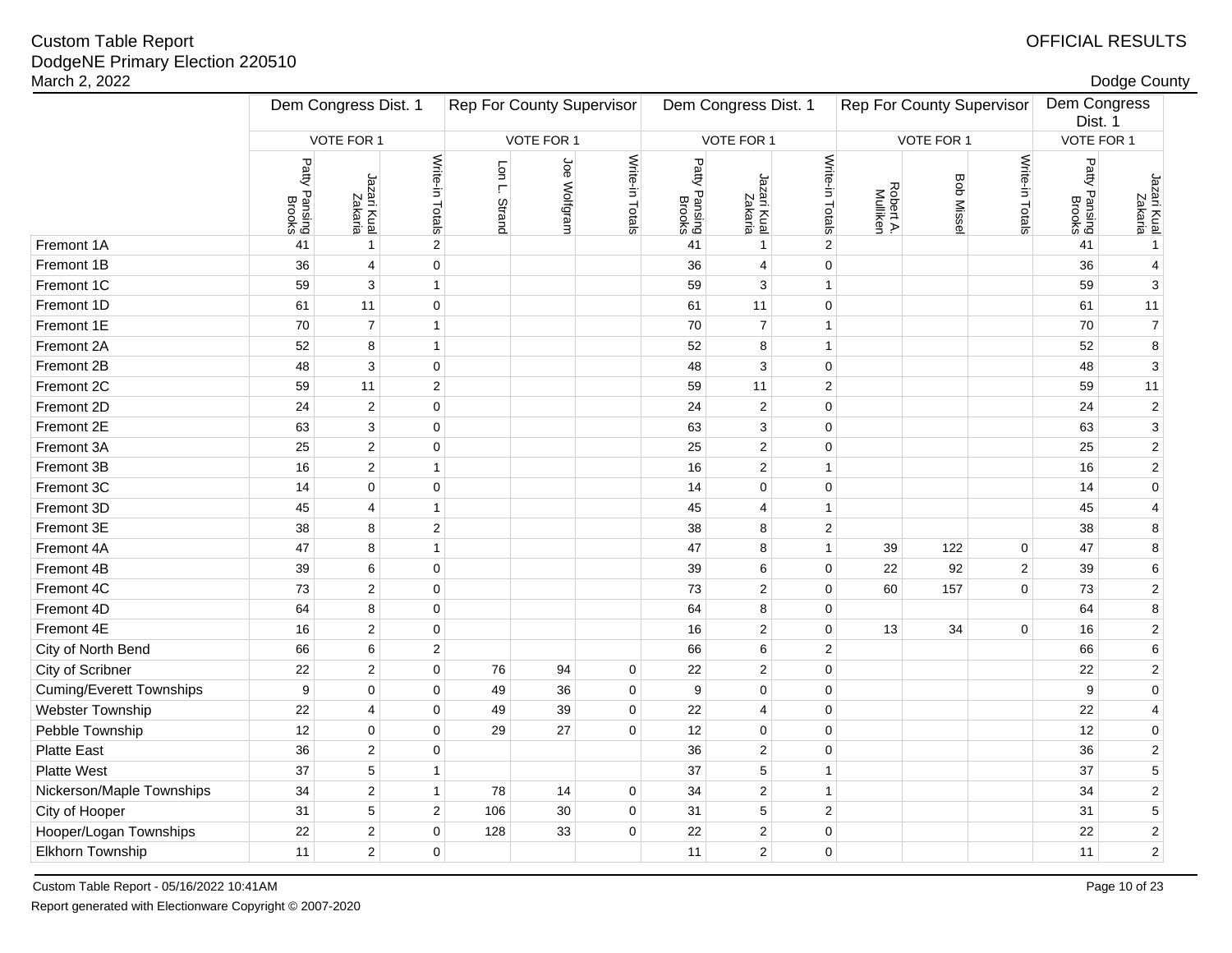| March 2, 2022           |                   |                      |  |                                  |     |               |                      |                       |   |                                  |     |       |                         | Dodge County               |  |
|-------------------------|-------------------|----------------------|--|----------------------------------|-----|---------------|----------------------|-----------------------|---|----------------------------------|-----|-------|-------------------------|----------------------------|--|
|                         |                   | Dem Congress Dist. 1 |  | <b>Rep For County Supervisor</b> |     |               | Dem Congress Dist. 1 |                       |   | <b>Rep For County Supervisor</b> |     |       | Dem Congress<br>Dist. 1 |                            |  |
|                         | <b>VOTE FOR 1</b> |                      |  | VOTE FOR 1                       |     |               | <b>VOTE FOR 1</b>    |                       |   | <b>VOTE FOR 1</b>                |     |       | VOTE FOR 1              |                            |  |
|                         | மே<br>sus<br>Duks | m                    |  | ē                                | ιo  | $\frac{1}{2}$ | Pansing<br>Brooks    | $\frac{5}{2}$<br>va ë |   | ة ≥<br>로 릊                       |     | otals | 쌀 및<br>sing<br>Daks     | zar<br>Zak<br>Kual<br>aria |  |
| Union/Cott/Ridg/PV Twps | 33                |                      |  |                                  |     |               | 33                   |                       |   |                                  |     |       | 33                      |                            |  |
| NonPartisan-Partisan    | 37                | 11                   |  |                                  |     |               | 37                   | 11                    | 0 |                                  |     |       | 37                      | 11                         |  |
| Totals                  | 152               | 15 <sub>1</sub>      |  | 515                              | 273 | $\Omega$      | 152                  | 15                    |   | 134                              | 405 |       | 152                     | 15                         |  |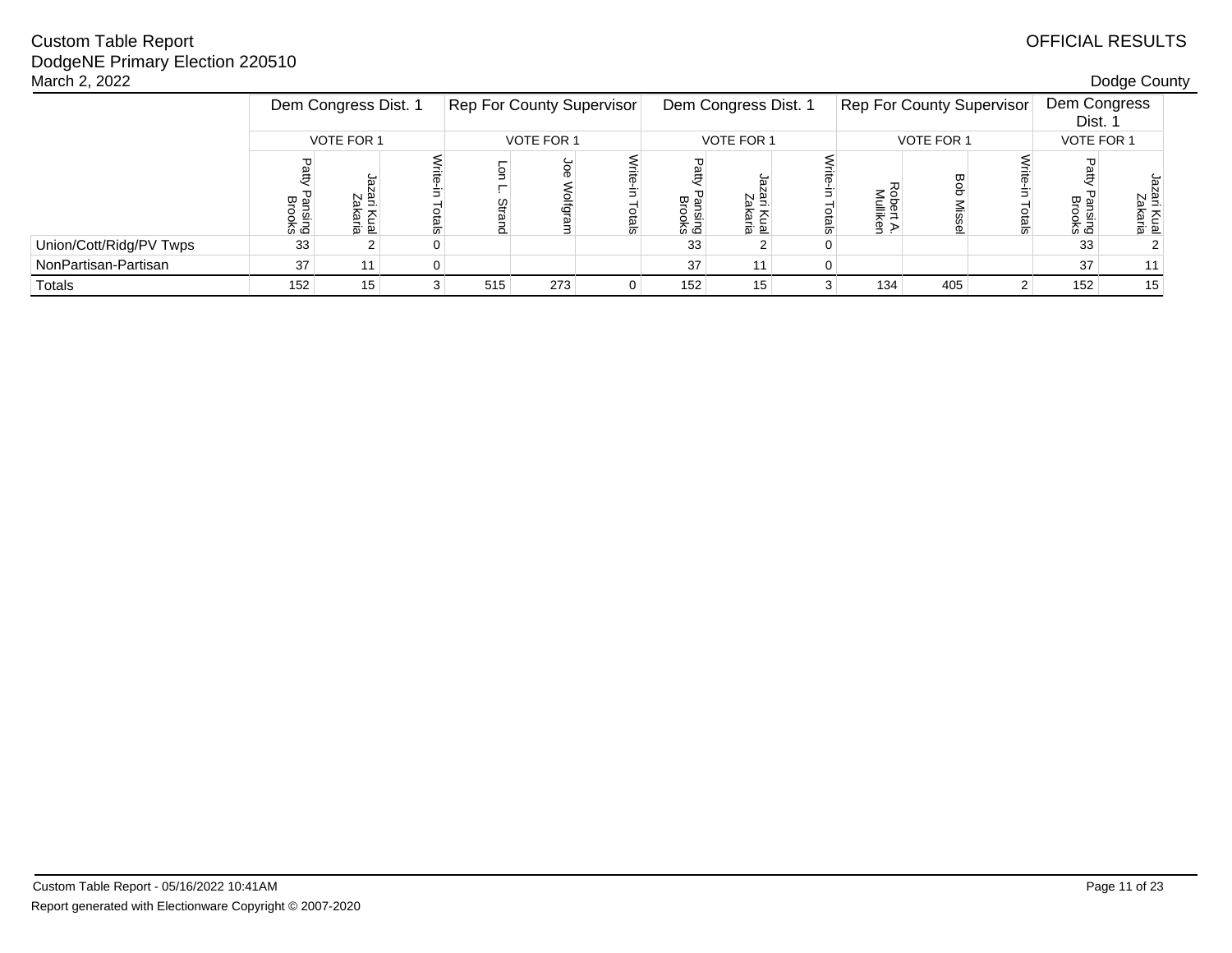| Dodge County |  |
|--------------|--|
|--------------|--|

|                                 | ◡◡᠁                          |
|---------------------------------|------------------------------|
|                                 | Congres                      |
|                                 | s Dist. 1<br><b>VOTE FOR</b> |
|                                 |                              |
|                                 |                              |
|                                 |                              |
|                                 | Write-in Totals              |
|                                 |                              |
| Fremont 1A                      | $\overline{2}$               |
| Fremont 1B                      | 0                            |
| Fremont 1C                      | 1                            |
| Fremont 1D                      | 0                            |
| Fremont 1E                      | 1                            |
| Fremont 2A                      | 1                            |
| Fremont 2B                      | 0                            |
| Fremont 2C                      | $\overline{2}$               |
| Fremont 2D                      | 0                            |
| Fremont 2E                      | 0                            |
| Fremont 3A                      | 0                            |
| Fremont 3B                      | 1                            |
| Fremont 3C                      | 0                            |
| Fremont 3D                      | 1                            |
| Fremont 3E                      | 2                            |
| Fremont 4A                      | 1                            |
| Fremont 4B                      | 0                            |
| Fremont 4C                      | 0                            |
| Fremont 4D                      | 0                            |
| Fremont 4E                      | 0                            |
| City of North Bend              | $\overline{2}$               |
| City of Scribner                | 0                            |
| <b>Cuming/Everett Townships</b> | 0                            |
| <b>Webster Township</b>         | 0                            |
| Pebble Township                 | 0                            |
| <b>Platte East</b>              | 0                            |
| <b>Platte West</b>              | 1                            |
| Nickerson/Maple Townships       | 1                            |
| City of Hooper                  | 2                            |
| Hooper/Logan Townships          | 0                            |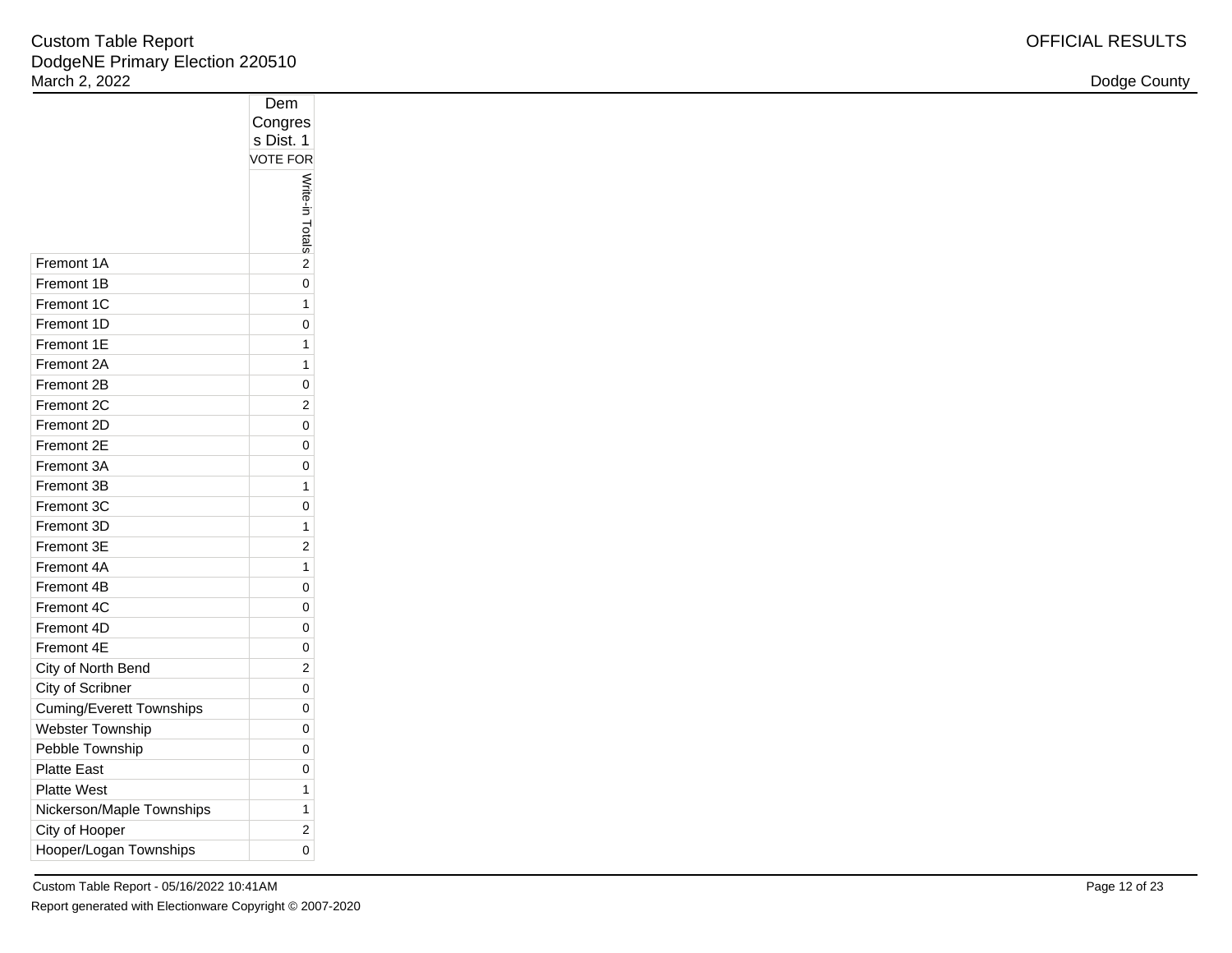|                         | Dem             |  |
|-------------------------|-----------------|--|
|                         | Congres         |  |
|                         | s Dist. 1       |  |
|                         | <b>VOTE FOR</b> |  |
|                         | Write-in Totals |  |
| Elkhorn Township        | 0               |  |
| Union/Cott/Ridg/PV Twps | 0               |  |
| NonPartisan-Partisan    | 0               |  |
| Totals                  | 3               |  |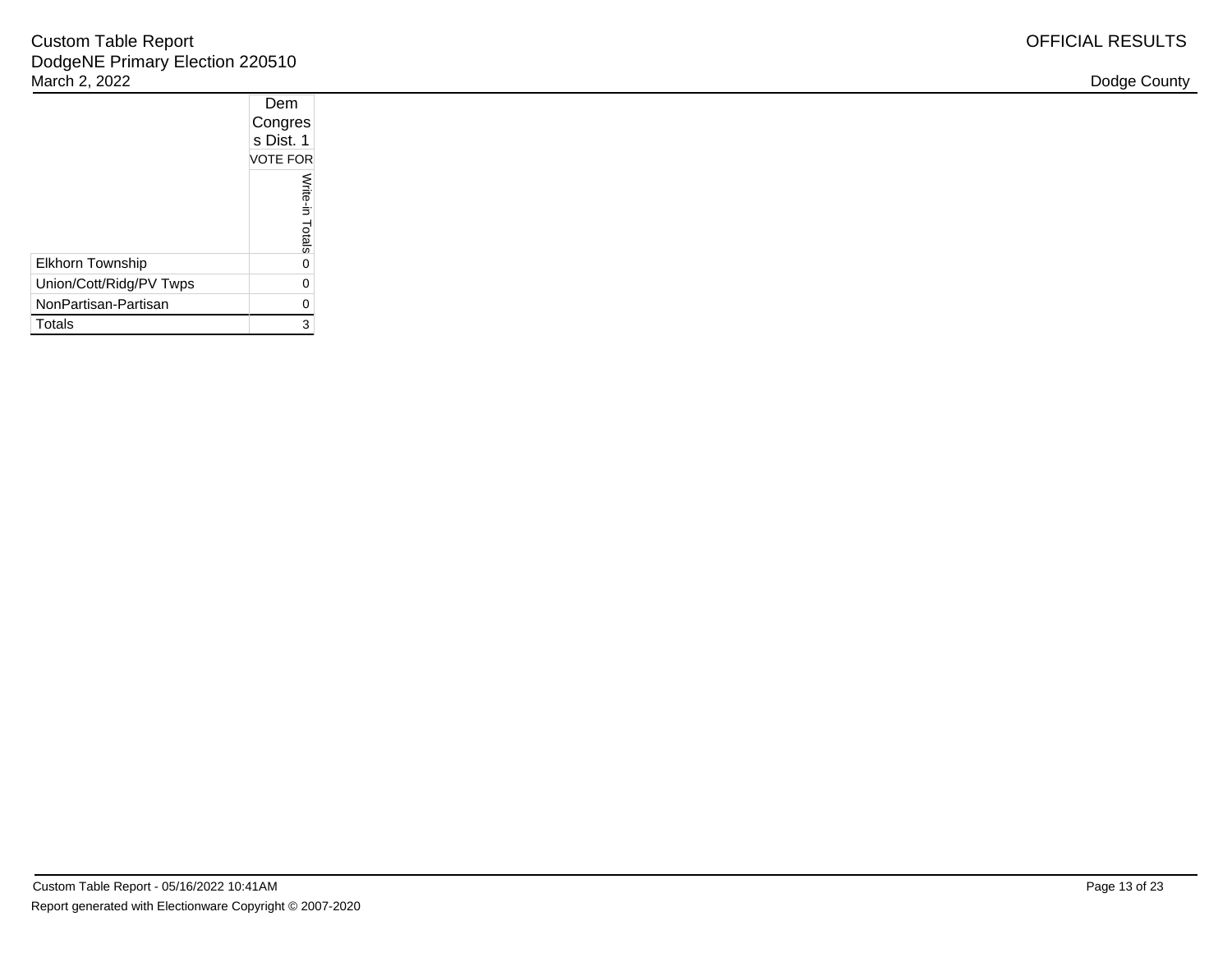| <b>OFFICIAL RESULTS</b> |
|-------------------------|
|-------------------------|

|                                 |                    | Dem Governor            |                         | Dem<br>Sec. of                           | Dem<br><b>State</b> | Dem<br>Attorney<br>General | Dem<br><b>State</b> | Dem<br>Public<br>Service<br>Comm.<br>Dist 4 |
|---------------------------------|--------------------|-------------------------|-------------------------|------------------------------------------|---------------------|----------------------------|---------------------|---------------------------------------------|
|                                 |                    | VOTE FOR 1              |                         | VOTE FORVOTE FORVOTE FORVOTE FORVOTE FOR |                     |                            |                     |                                             |
|                                 | <b>Carol Blood</b> | Roy A. Harris           | Write-in Totals         | Write-in Totals                          | Write-in Totals     | Write-in Totals            | Write-in Totals     | Write-in Totals                             |
| Fremont 1A                      | 38                 | 4                       | 3                       | $\overline{2}$                           | 3                   | $\overline{2}$             | 3                   | $\mathbf 0$                                 |
| Fremont 1B                      | 32                 | $\overline{7}$          | 1                       | $\mathbf{1}$                             | 1                   | 0                          | $\mathbf 0$         | $\overline{2}$                              |
| Fremont 1C                      | 55                 | 6                       | 1                       | 4                                        | 1                   | 3                          | 1                   | $\overline{c}$                              |
| Fremont 1D                      | 63                 | 6                       | $\overline{\mathbf{c}}$ | 4                                        | $\overline{4}$      | 5                          | 5                   | 3                                           |
| Fremont 1E                      | 67                 | 9                       | $\overline{c}$          | 3                                        | $\mathbf{1}$        | $\mathbf{1}$               | $\mathbf{1}$        | $\overline{2}$                              |
| Fremont 2A                      | 50                 | 10                      | $\overline{c}$          | $\overline{2}$                           | $\mathbf{1}$        | $\mathbf{1}$               | $\mathbf{1}$        | 1                                           |
| Fremont 2B                      | 45                 | 6                       | 0                       | 0                                        | $\pmb{0}$           | $\pmb{0}$                  | $\mathbf 0$         | 0                                           |
| Fremont 2C                      | 55                 | 12                      | 3                       | 8                                        | 8                   | $\overline{7}$             | 8                   | $\overline{7}$                              |
| Fremont 2D                      | 23                 | 3                       | 1                       | 3                                        | 3                   | 4                          | 3                   | $\mathbf{1}$                                |
| Fremont 2E                      | 57                 | $\overline{7}$          | 1                       | 6                                        | 5                   | 4                          | $\overline{2}$      | $\overline{2}$                              |
| Fremont 3A                      | 26                 | $\mathbf 2$             | 0                       | $\overline{2}$                           | $\overline{c}$      | $\sqrt{2}$                 | $\sqrt{2}$          | $\mathbf{1}$                                |
| Fremont 3B                      | 15                 | 2                       | $\overline{\mathbf{c}}$ | 3                                        | $\overline{2}$      | $\sqrt{2}$                 | 2                   | 2                                           |
| Fremont 3C                      | 10                 | 4                       | 0                       | 0                                        | 0                   | 0                          | $\mathbf 0$         | 0                                           |
| Fremont 3D                      | 40                 | 10                      | 0                       | $\overline{2}$                           | $\overline{2}$      | $\overline{2}$             | $\overline{2}$      | $\overline{2}$                              |
| Fremont 3E                      | 40                 | $\overline{7}$          | 3                       | 3                                        | 3                   | 3                          | 3                   | $\overline{2}$                              |
| Fremont 4A                      | 43                 | 14                      | 0                       | 1                                        | $\mathbf 0$         | $\mathbf 0$                | $\mathbf 0$         | 1                                           |
| Fremont 4B                      | 39                 | 6                       | 1                       | 3                                        | 1                   | $\overline{2}$             | $\overline{2}$      | 0                                           |
| Fremont 4C                      | 64                 | 10                      | 1                       | 1                                        | $\mathbf 0$         | $\mathbf 0$                | $\mathbf 0$         | 0                                           |
| Fremont 4D                      | 59                 | $\overline{7}$          | 2                       | $\overline{c}$                           | 1                   | $\overline{2}$             | 1                   | 0                                           |
| Fremont 4E                      | 17                 | 4                       | 0                       | 3                                        | 3                   | 3                          | 3                   | 3                                           |
| City of North Bend              | 61                 | 10                      | 4                       | 3                                        | $\overline{c}$      | 3                          | $\overline{2}$      | $\mathbf{1}$                                |
| City of Scribner                | 20                 | 5                       | 1                       | 1                                        | $\mathbf 0$         | $\mathbf 0$                | $\mathbf 0$         | 0                                           |
| <b>Cuming/Everett Townships</b> | 8                  | 0                       | 0                       | 0                                        | $\mathbf 0$         | $\mathbf 0$                | $\mathbf 0$         | 0                                           |
| Webster Township                | 23                 | $\mathbf{1}$            | 0                       | $\mathbf{1}$                             | $\mathbf{1}$        | 1                          | 1                   | 3                                           |
| Pebble Township                 | 11                 | $\mathbf{1}$            | 0                       | 0                                        | $\mathbf 0$         | $\mathbf 0$                | $\mathbf 0$         | 0                                           |
| <b>Platte East</b>              | 33                 | $\overline{\mathbf{c}}$ | 1                       | $\mathbf{1}$                             | $\mathbf{1}$        | $\sqrt{2}$                 | $\sqrt{2}$          | 1                                           |
| <b>Platte West</b>              | 33                 | $\overline{7}$          | 3                       | 4                                        | 3                   | 3                          | 3                   | 2                                           |
| Nickerson/Maple Townships       | 29                 | $\overline{7}$          | 2                       | $\overline{2}$                           | $\overline{2}$      | $\overline{2}$             | $\overline{2}$      | $\overline{2}$                              |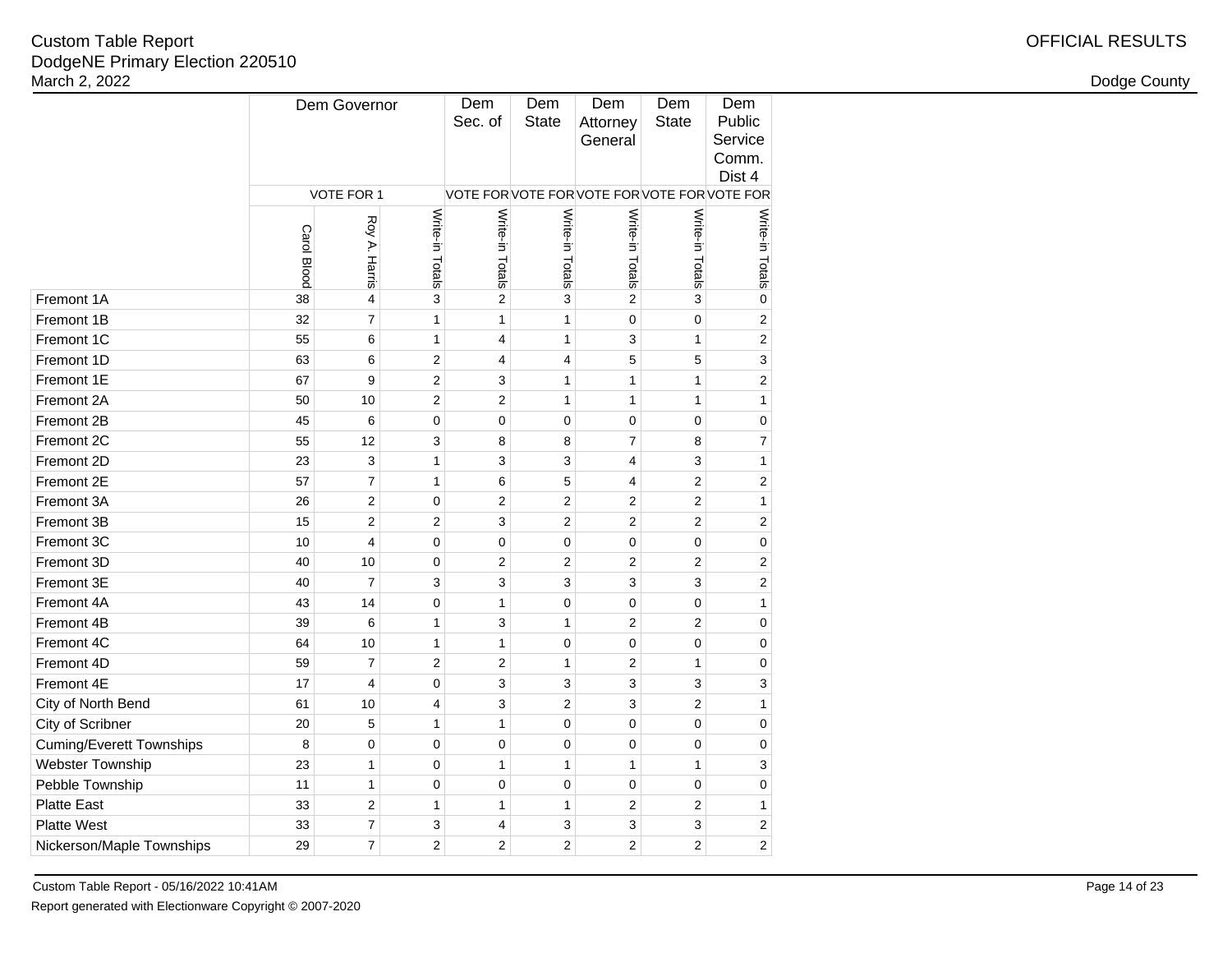|                         |                    | Dem Governor       |                    | Dem<br>Sec. of   | Dem<br><b>State</b> | Dem<br>Attorney<br>General               | Dem<br><b>State</b> | Dem<br>Public<br>Service<br>Comm.<br>Dist 4 |
|-------------------------|--------------------|--------------------|--------------------|------------------|---------------------|------------------------------------------|---------------------|---------------------------------------------|
|                         |                    | <b>VOTE FOR 1</b>  |                    |                  |                     | VOTE FORVOTE FORVOTE FORVOTE FORVOTE FOR |                     |                                             |
|                         | <b>Carol Blooc</b> | Roy<br>P<br>Harris | Write-in<br>Totals | Write-<br>Totals | Write-in<br>Totals  | Write-i<br>Totals                        | Write-<br>Totals    | Write-in<br>Totals                          |
| City of Hooper          | 31                 | 3                  | 3                  | 3                | $\overline{2}$      | 2                                        | 2                   |                                             |
| Hooper/Logan Townships  | 20                 | 3                  | 0                  | 3                | 1                   |                                          | 2                   | 4                                           |
| <b>Elkhorn Township</b> | 11                 | 1                  | $\Omega$           |                  |                     |                                          |                     | 0                                           |
| Union/Cott/Ridg/PV Twps | 24                 | 9                  |                    |                  | 0                   | $\Omega$                                 | $\Omega$            | 0                                           |
| NonPartisan-Partisan    | 43                 | 1                  | 5                  | 4                | 6                   | 6                                        | 6                   | 5                                           |
| Totals                  | 1,185              | 186                | 45                 | 77               | 60                  | 64                                       | 60                  | 50                                          |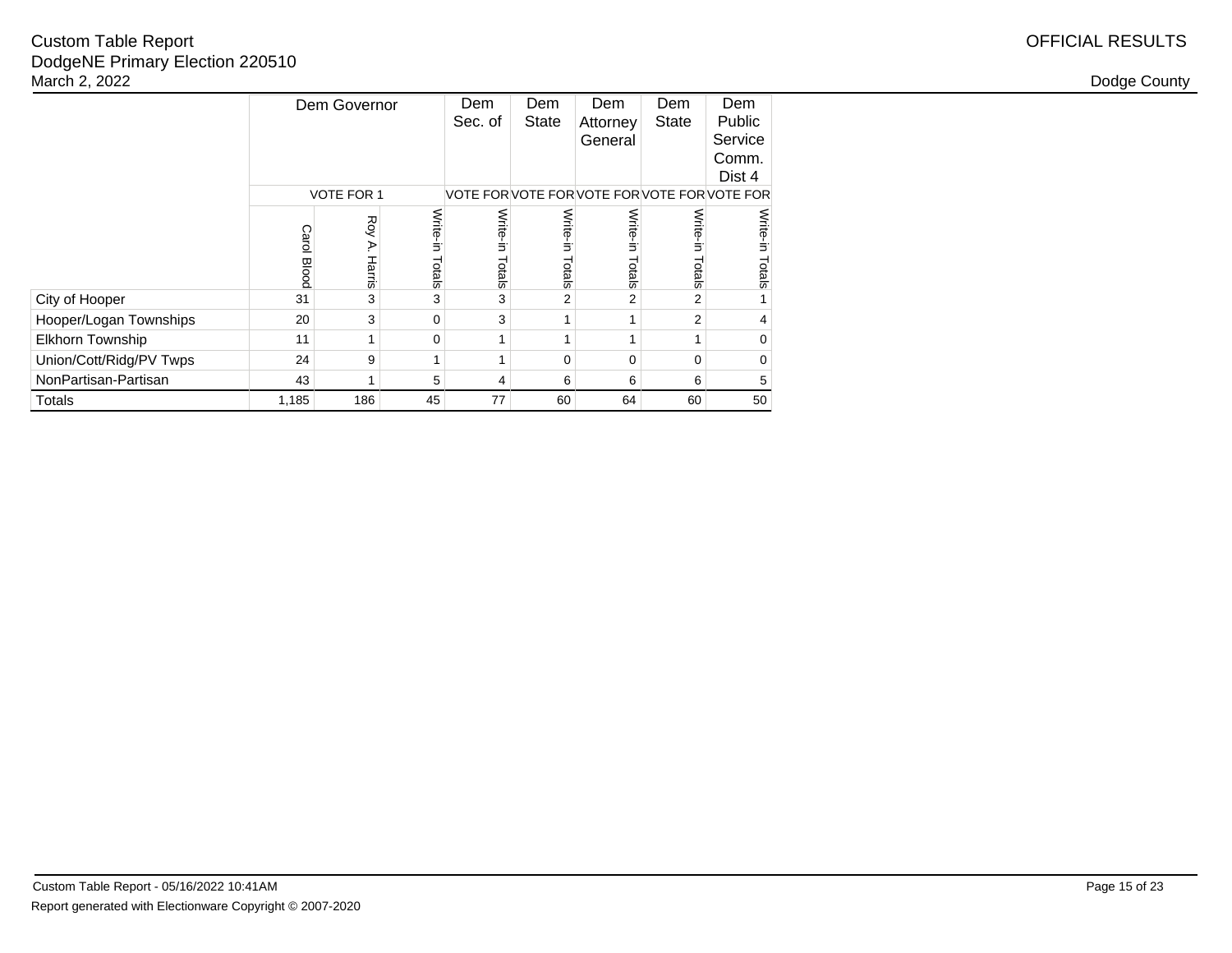| March 2, 2022                   |                             |                    |                 |                    |                   |                      |                 | Dodge County                            |  |  |
|---------------------------------|-----------------------------|--------------------|-----------------|--------------------|-------------------|----------------------|-----------------|-----------------------------------------|--|--|
|                                 | Lib<br>Congres<br>s Dist. 1 | Lib Governor       |                 |                    |                   | Lib Sec.<br>of State |                 | Lib<br>Lib State<br>Attorney<br>General |  |  |
|                                 | <b>VOTE FOR</b>             | VOTE FOR 1         |                 | <b>VOTE FOR</b>    | VOTE FOR 1        |                      | <b>VOTE FOR</b> |                                         |  |  |
|                                 | Write-in Totals             | Scott<br>Zimmerman | Write-in Totals | Write-in<br>Totals | Katrina<br>Tomsen | Write-in<br>Totals   | Write-in Totals |                                         |  |  |
| Fremont 1A                      | $\mathbf 0$                 | $\mathbf 0$        | $\mathbf 0$     | $\mathbf 0$        | $\pmb{0}$         | $\mathbf 0$          | 0               |                                         |  |  |
| Fremont 1B                      | $\mathbf 0$                 | $\overline{2}$     | $\pmb{0}$       | $\mathbf 0$        | $\sqrt{2}$        | $\mathbf 0$          | 0               |                                         |  |  |
| Fremont 1C                      | $\pmb{0}$                   | $\mathbf 0$        | $\pmb{0}$       | $\pmb{0}$          | $\mathbf 0$       | $\pmb{0}$            | 0               |                                         |  |  |
| Fremont 1D                      | $\pmb{0}$                   | $\mathbf 0$        | $\mathbf 0$     | $\pmb{0}$          | $\mathbf 0$       | $\pmb{0}$            | 0               |                                         |  |  |
| Fremont 1E                      | $\pmb{0}$                   | $\pmb{0}$          | $\mathbf 0$     | $\pmb{0}$          | $\pmb{0}$         | $\mathbf{0}$         | 0               |                                         |  |  |
| Fremont 2A                      | $\mathbf 0$                 | $\mathbf 0$        | $\pmb{0}$       | $\mathbf 0$        | $\pmb{0}$         | $\mathbf{0}$         | 0               |                                         |  |  |
| Fremont 2B                      | $\mathbf 0$                 | 3                  | $\mathbf 0$     | $\mathbf{1}$       | 3                 | $\mathbf 0$          | $\mathbf{1}$    |                                         |  |  |
| Fremont 2C                      | $\mathbf 0$                 | $\mathbf 0$        | $\mathbf 0$     | $\mathbf 0$        | $\mathbf 0$       | $\mathbf 0$          | 0               |                                         |  |  |
| Fremont 2D                      | $\mathbf 0$                 | $\mathbf 0$        | $\mathbf 0$     | $\mathbf 0$        | $\mathbf 0$       | $\mathbf 0$          | 0               |                                         |  |  |
| Fremont 2E                      | $\pmb{0}$                   | $\pmb{0}$          | $\mathbf 0$     | $\pmb{0}$          | $\pmb{0}$         | $\mathbf 0$          | 0               |                                         |  |  |
| Fremont 3A                      | $\pmb{0}$                   | $\mathbf{1}$       | $\mathbf{1}$    | $\pmb{0}$          | $\sqrt{2}$        | $\mathbf 0$          | 0               |                                         |  |  |
| Fremont 3B                      | $\pmb{0}$                   | $\mathbf 0$        | $\pmb{0}$       | $\mathbf 0$        | $\pmb{0}$         | $\mathbf 0$          | 0               |                                         |  |  |
| Fremont 3C                      | $\mathbf 0$                 | $\mathbf 0$        | $\pmb{0}$       | $\mathbf 0$        | $\mathbf 0$       | $\pmb{0}$            | 0               |                                         |  |  |
| Fremont 3D                      | $\pmb{0}$                   | $\mathbf 0$        | $\pmb{0}$       | $\pmb{0}$          | $\pmb{0}$         | $\mathbf 0$          | 0               |                                         |  |  |
| Fremont 3E                      | $\pmb{0}$                   | $\mathbf 0$        | $\pmb{0}$       | $\pmb{0}$          | $\pmb{0}$         | $\mathbf 0$          | 0               |                                         |  |  |
| Fremont 4A                      | $\pmb{0}$                   | $\overline{2}$     | $\mathbf 0$     | $\pmb{0}$          | $\sqrt{2}$        | $\mathbf 0$          | 0               |                                         |  |  |
| Fremont 4B                      | $\pmb{0}$                   | $\mathbf 0$        | $\pmb{0}$       | $\pmb{0}$          | $\pmb{0}$         | $\mathbf{0}$         | 0               |                                         |  |  |
| Fremont 4C                      | $\pmb{0}$                   | $\mathbf{1}$       | $\pmb{0}$       | $\pmb{0}$          | $\mathbf{1}$      | $\mathbf 0$          | 0               |                                         |  |  |
| Fremont 4D                      | $\pmb{0}$                   | $\mathbf 0$        | $\pmb{0}$       | $\mathbf 0$        | $\mathbf 0$       | $\mathbf 0$          | 0               |                                         |  |  |
| Fremont 4E                      | $\mathbf{1}$                | $\mathbf{1}$       | $\mathbf 0$     | $\pmb{0}$          | $\mathbf{1}$      | $\mathbf 0$          | 0               |                                         |  |  |
| City of North Bend              | $\mathbf 0$                 | $\mathbf 0$        | $\pmb{0}$       | $\pmb{0}$          | $\pmb{0}$         | $\mathbf 0$          | 0               |                                         |  |  |
| City of Scribner                | $\mathbf{1}$                | $\pmb{0}$          | $\mathbf{1}$    | $\pmb{0}$          | $\mathbf{1}$      | $\mathbf 0$          | 0               |                                         |  |  |
| <b>Cuming/Everett Townships</b> | $\pmb{0}$                   | $\pmb{0}$          | $\pmb{0}$       | $\pmb{0}$          | $\pmb{0}$         | $\mathbf 0$          | 0               |                                         |  |  |
| Webster Township                | $\pmb{0}$                   | $\mathbf 0$        | $\mathbf{1}$    | $\pmb{0}$          | $\pmb{0}$         | $\pmb{0}$            | 0               |                                         |  |  |
| Pebble Township                 | $\mathbf 0$                 | $\mathbf 0$        | $\pmb{0}$       | $\mathbf 0$        | $\pmb{0}$         | $\mathbf 0$          | 0               |                                         |  |  |
| <b>Platte East</b>              | $\pmb{0}$                   | $\mathbf 0$        | $\pmb{0}$       | $\mathbf 0$        | $\pmb{0}$         | $\mathbf 0$          | 0               |                                         |  |  |
| <b>Platte West</b>              | $\pmb{0}$                   | $\mathbf{1}$       | $\pmb{0}$       | $\pmb{0}$          | $\mathbf{1}$      | $\mathbf 0$          | 0               |                                         |  |  |
| Nickerson/Maple Townships       | $\pmb{0}$                   | $\mathbf 0$        | $\mathbf 0$     | $\pmb{0}$          | $\mathbf 0$       | 0                    | 0               |                                         |  |  |
| City of Hooper                  | $\mathbf 0$                 | $\mathbf 0$        | $\mathbf 0$     | $\mathbf 0$        | $\mathbf 0$       | $\mathbf 0$          | 0               |                                         |  |  |
| Hooper/Logan Townships          | $\mathbf 0$                 | $\mathbf{1}$       | $\mathsf 0$     | $\mathbf{0}$       | $\mathbf{1}$      | $\mathbf 0$          | 0               |                                         |  |  |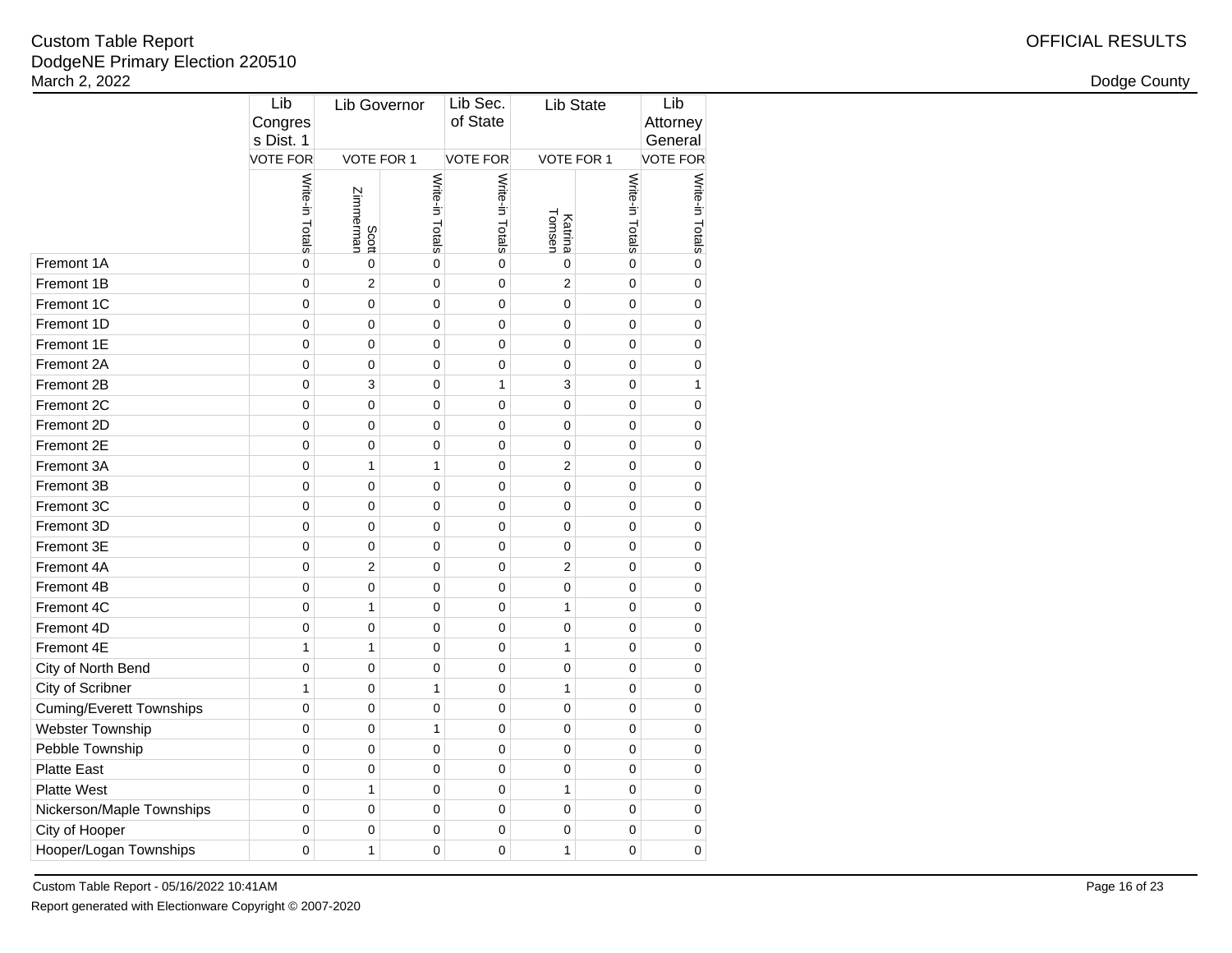# OFFICIAL RESULTS

|                         | Lib<br>Congres<br>s Dist. 1 | Lib Governor       |                    |                    |                   | Lib State              | Lib<br>Attorney<br>General |
|-------------------------|-----------------------------|--------------------|--------------------|--------------------|-------------------|------------------------|----------------------------|
|                         | <b>VOTE FOR</b>             | <b>VOTE FOR 1</b>  |                    | <b>VOTE FOR</b>    |                   | <b>VOTE FOR 1</b>      | <b>VOTE FOR</b>            |
|                         | Write-in<br>Totals          | Zimmermar<br>Scott | Write-in<br>Totals | Write-in<br>Totals | Iomsen<br>Katrina | <b>Write</b><br>Totals | Write-in<br>Totals         |
| Elkhorn Township        | 0                           | O                  | 0                  | 0                  | 0                 | ∩                      | 0                          |
| Union/Cott/Ridg/PV Twps | 0                           | 2                  | 0                  | $\Omega$           | $\overline{2}$    | $\Omega$               | 0                          |
| NonPartisan-Partisan    | 3                           | 6                  | 3                  | $\overline{2}$     | 9                 | $\Omega$               | 3                          |
| <b>Totals</b>           | 5                           | 20                 | 6                  | 3                  | 25                | $\Omega$               | 4                          |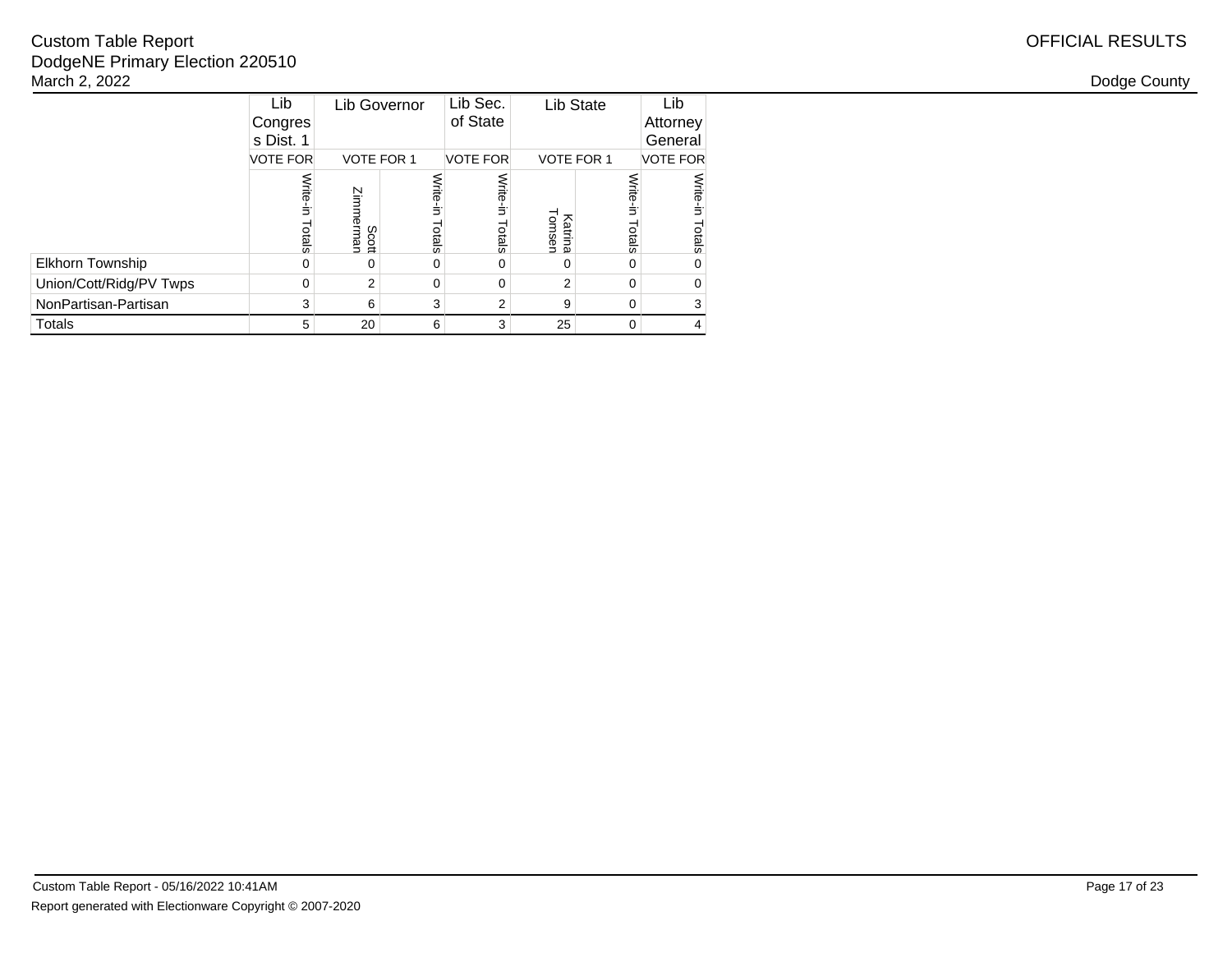| le Report                   |                       |                |                        |                            |                                              |                |                     | <b>OFFICIAL RESULTS</b> |
|-----------------------------|-----------------------|----------------|------------------------|----------------------------|----------------------------------------------|----------------|---------------------|-------------------------|
| rimary Election 220510<br>2 |                       |                |                        |                            |                                              |                |                     | Dodge County            |
|                             | Lib State Auditor     |                | Lib<br>Public<br>Comm. | Lmn<br>Service   s Dist. 1 | Lmn<br>Congres Governor Sec. of              | Lmn            | Lmn<br><b>State</b> |                         |
|                             | VOTE FOR 1            |                |                        |                            | VOTE FOR VOTE FOR VOTE FOR VOTE FOR VOTE FOR |                |                     |                         |
|                             | Gene<br><b>Siadek</b> | Write<br>otals | Write-in<br>Totals     | Write-in Totals            | Write-<br>Ė<br>Totals                        | Write<br>otals | Write-in<br>Totals  |                         |
|                             | $\Omega$              |                | 0                      | 0                          | 0                                            | $\Omega$       | $\Omega$            |                         |
|                             | 2                     | $\Omega$       | 0                      | 0                          | 0                                            | $\Omega$       | 0                   |                         |
|                             | 0                     |                | 0                      | 0                          | 0                                            | 0              |                     |                         |
|                             | $\Omega$              | $\Omega$       | 0                      | 0                          | 0                                            | ∩              | 0                   |                         |
|                             | 0                     | 0              | 0                      | 0                          | 0                                            | 0              | 0                   |                         |
|                             | 0                     | $\Omega$       | 0                      | 0                          | 0                                            | 0              | $\Omega$            |                         |
|                             | 3                     | $\Omega$       | 0                      | 0                          |                                              | 0              | 0                   |                         |
|                             |                       |                |                        |                            |                                              |                |                     |                         |

|                                 |                | Write-in Totals |                 |                 | Write-in Totals | Write-in Totals |                 |
|---------------------------------|----------------|-----------------|-----------------|-----------------|-----------------|-----------------|-----------------|
|                                 |                |                 |                 |                 |                 |                 |                 |
|                                 | Gene Siadek    |                 | Write-in Totals | Write-in Totals |                 |                 | Write-In Lotals |
| Fremont 1A                      | $\mathbf 0$    | 0               | 0               | $\mathbf 0$     | $\overline{0}$  | 0               | $\mathbf 0$     |
| Fremont 1B                      | $\overline{c}$ | 0               | $\mathbf 0$     | $\mathbf 0$     | $\mathbf 0$     | 0               | 0               |
| Fremont 1C                      | $\mathbf 0$    | 0               | 0               | $\mathbf 0$     | 0               | 0               | $\overline{0}$  |
| Fremont 1D                      | $\mathbf 0$    | 0               | 0               | $\mathbf 0$     | 0               | 0               | 0               |
| Fremont 1E                      | $\overline{0}$ | 0               | $\overline{0}$  | $\mathbf 0$     | $\overline{0}$  | $\overline{0}$  | $\overline{0}$  |
| Fremont 2A                      | $\mathbf 0$    | 0               | 0               | $\mathbf 0$     | $\mathbf 0$     | 0               | $\overline{0}$  |
| Fremont 2B                      | 3              | 0               | 0               | $\mathbf 0$     | 1               | 0               | 0               |
| Fremont 2C                      | $\mathbf 0$    | 0               | 0               | $\mathbf 0$     | $\Omega$        | 0               | 0               |
| Fremont 2D                      | $\mathbf 0$    | $\Omega$        | 0               | $\mathbf 0$     | $\Omega$        | $\Omega$        | 0               |
| Fremont 2E                      | $\mathbf 0$    | 0               | 0               | $\mathbf 0$     | 0               | 0               | 0               |
| Fremont 3A                      | $\overline{c}$ | 0               | 0               | $\mathbf 0$     | 0               | 0               | $\mathbf 0$     |
| Fremont 3B                      | $\mathbf 0$    | 0               | 0               | $\mathbf 0$     | $\mathbf 0$     | 0               | 0               |
| Fremont 3C                      | $\mathbf 0$    | 0               | 0               | $\mathbf 0$     | 0               | 0               | $\overline{0}$  |
| Fremont 3D                      | $\mathbf 0$    | 0               | 0               | $\mathbf 0$     | 0               | 0               | 0               |
| Fremont 3E                      | $\mathbf 0$    | $\mathbf 0$     | $\overline{0}$  | $\mathbf 0$     | $\overline{0}$  | $\overline{0}$  | $\overline{0}$  |
| Fremont 4A                      | $\overline{2}$ | 0               | $\mathbf 0$     | $\mathbf 0$     | $\mathbf 0$     | 0               | $\overline{0}$  |
| Fremont 4B                      | $\mathbf 0$    | 0               | 0               | $\mathbf 0$     | $\Omega$        | 0               | 0               |
| Fremont 4C                      | 1              | 0               | 0               | $\mathbf 0$     | $\Omega$        | 0               | 0               |
| Fremont 4D                      | $\mathbf 0$    | $\Omega$        | 0               | $\mathbf 0$     | $\Omega$        | $\Omega$        | 0               |
| Fremont 4E                      | 1              | 0               | 0               | $\mathbf 0$     | $\overline{0}$  | 0               | 0               |
| City of North Bend              | $\mathbf 0$    | 0               | $\overline{0}$  | $\mathbf 0$     | 0               | $\Omega$        | $\mathbf 0$     |
| City of Scribner                | $\mathbf{1}$   | 0               | 0               | $\mathbf 0$     | 0               | 0               | 0               |
| <b>Cuming/Everett Townships</b> | $\mathbf 0$    | 0               | 0               | $\mathbf 0$     | $\Omega$        | $\Omega$        | 0               |
| <b>Webster Township</b>         | $\mathbf 0$    | 0               | 0               | $\mathbf 0$     | 0               | 0               | 0               |
| Pebble Township                 | $\mathbf 0$    | $\mathbf 0$     | $\overline{0}$  | $\mathbf 0$     | $\overline{0}$  | $\overline{0}$  | $\overline{0}$  |
| <b>Platte East</b>              | $\mathbf 0$    | 0               | $\mathbf 0$     | $\mathbf 0$     | $\mathbf 0$     | 0               | 0               |
| <b>Platte West</b>              | $\mathbf{1}$   | 0               | 0               | $\mathbf 0$     | 0               | 0               | 0               |
| Nickerson/Maple Townships       | $\mathbf 0$    | 0               | 0               | $\mathbf 0$     | 0               | 0               | 0               |
| City of Hooper                  | $\mathbf 0$    | 0               | 0               | $\mathbf 0$     | 0               | 0               | 0               |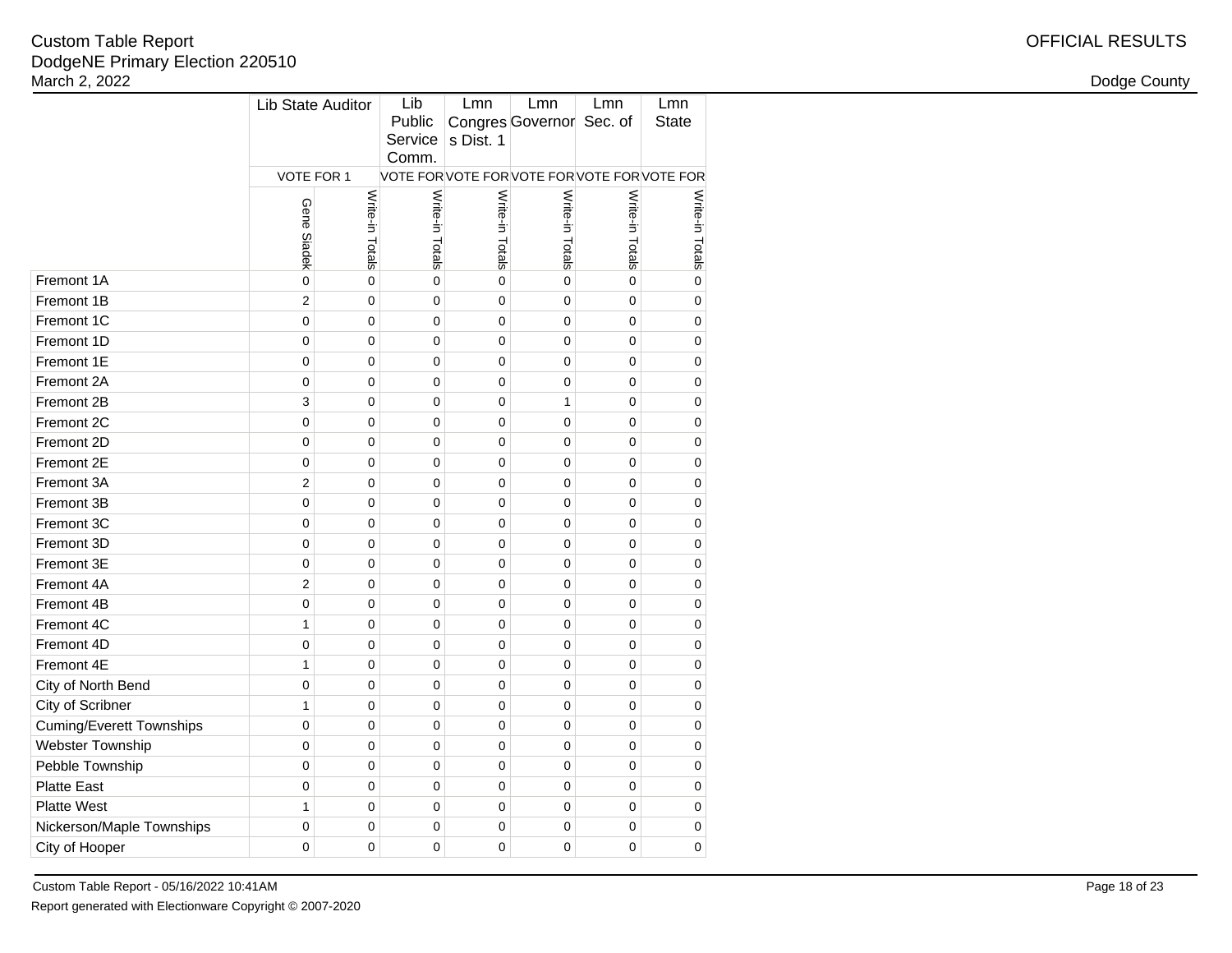# OFFICIAL RESULTS

|                         | Lib State Auditor |          | Lib      | Lmn       | Lmn                                      | Lmn      | Lmn          |
|-------------------------|-------------------|----------|----------|-----------|------------------------------------------|----------|--------------|
|                         |                   |          | Public   |           | Congres Governor Sec. of                 |          | <b>State</b> |
|                         |                   |          | Service  | s Dist. 1 |                                          |          |              |
|                         |                   |          | Comm.    |           |                                          |          |              |
|                         | <b>VOTE FOR 1</b> |          |          |           | VOTE FORVOTE FORVOTE FORVOTE FORVOTE FOR |          |              |
|                         | Gene              | Write-in | Write-i  | Write-in  | Write-in                                 | Write-in | Write-in     |
|                         |                   |          | Ė.       |           |                                          |          |              |
|                         | Siadek            | Totals   | Totals   | Totals    | Totals                                   | Totals   | Totals       |
| Hooper/Logan Townships  | 1                 | $\Omega$ | 0        | 0         | 0                                        | $\Omega$ | 0            |
| <b>Elkhorn Township</b> | $\Omega$          | 0        | $\Omega$ | 0         | o                                        | $\Omega$ | 0            |
| Union/Cott/Ridg/PV Twps | $\overline{2}$    | $\Omega$ | 0        | $\Omega$  | 0                                        | $\Omega$ | 0            |
| NonPartisan-Partisan    | 8                 | 0        | 3        | 2         | 8                                        | 1        |              |
| Totals                  | 24                | 0        | 3        | 2         | 9                                        | 1        |              |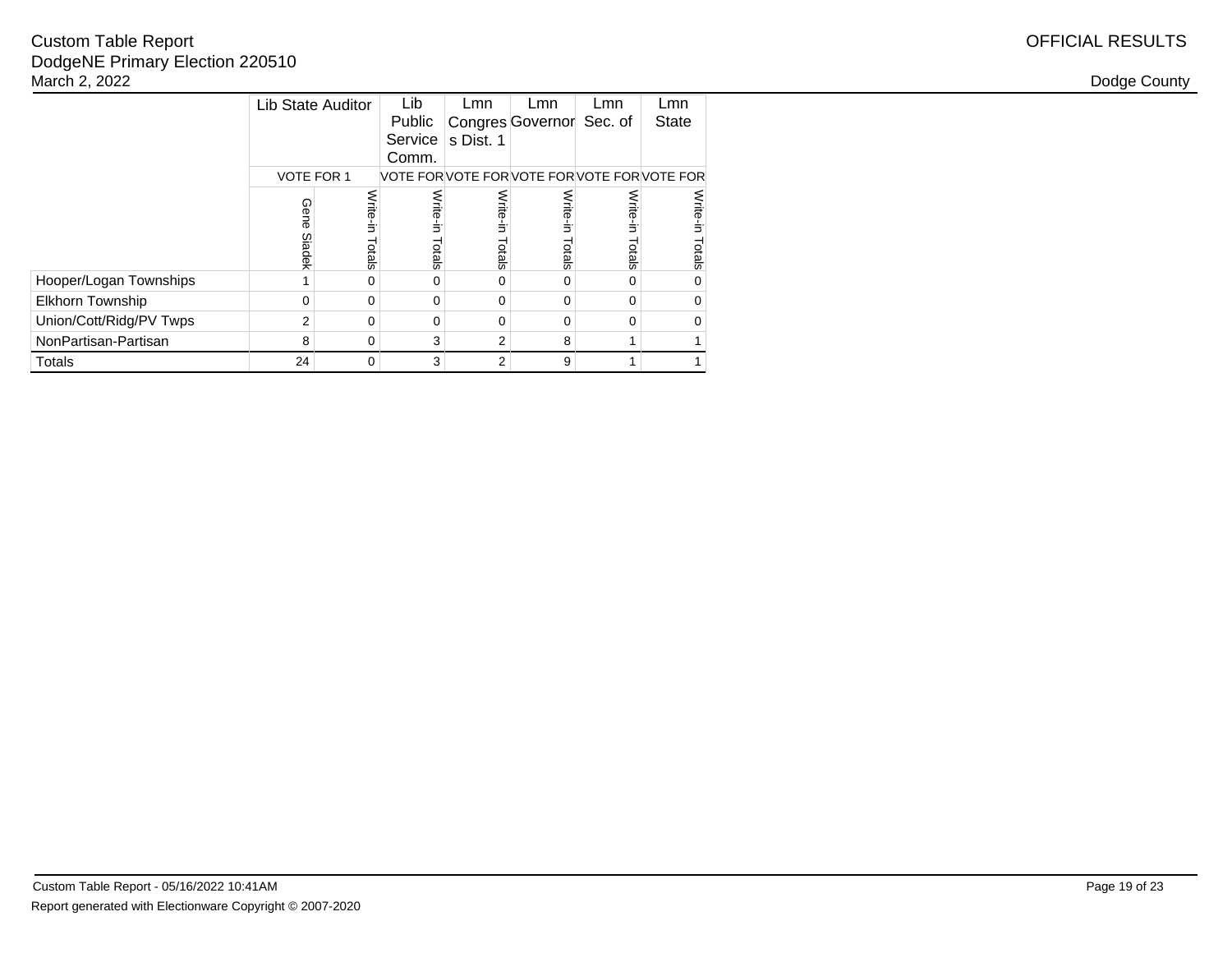|                                 | <b>Lmn Attorney</b><br>General |                 | <b>Lmn State Auditor</b> |                 | Lmn<br>Public<br>Service<br>Comm.<br>Dist 4 | Metro Comm College At Large |                   |                          |                     |                 |
|---------------------------------|--------------------------------|-----------------|--------------------------|-----------------|---------------------------------------------|-----------------------------|-------------------|--------------------------|---------------------|-----------------|
|                                 | VOTE FOR 1                     |                 | VOTE FOR 1               |                 | <b>VOTE FOR</b>                             |                             | VOTE FOR 1        |                          |                     |                 |
|                                 | Larry Bolinger                 | Write-in Totals | ŗ<br>Leroy Lopez         | Write-in Totals | Write-in Totals                             | John<br>Horsechief          | Kristen<br>DuPree | Cornelius F.<br>Williams | John M.<br>McCarthy | Write-in Totals |
| Fremont 1A                      | $\mathbf 0$                    | $\mathbf 0$     | $\mathbf 0$              | $\mathbf 0$     | $\mathbf 0$                                 | 26                          | 69                | 11                       | 65                  | $\mathbf{1}$    |
| Fremont 1B                      | $\mathbf 0$                    | $\mathbf 0$     | $\mathbf 0$              | $\mathbf 0$     | $\mathbf 0$                                 | 21                          | 63                | 8                        | 46                  | $\overline{2}$  |
| Fremont 1C                      | $\pmb{0}$                      | $\mathbf 0$     | $\pmb{0}$                | $\mathbf 0$     | $\pmb{0}$                                   | 59                          | 150               | 16                       | 117                 | $\mathbf{1}$    |
| Fremont 1D                      | $\pmb{0}$                      | $\mathbf 0$     | $\pmb{0}$                | $\mathbf 0$     | $\pmb{0}$                                   | 35                          | 99                | 16                       | 69                  | $\mathbf{1}$    |
| Fremont 1E                      | $\mathbf 0$                    | $\mathbf 0$     | $\mathbf 0$              | $\mathbf 0$     | $\pmb{0}$                                   | 42                          | 111               | 21                       | 103                 | $\mathbf 0$     |
| Fremont 2A                      | $\mathbf 0$                    | $\mathbf 0$     | $\mathbf 0$              | $\mathbf 0$     | $\mathbf 0$                                 | 29                          | 89                | 17                       | 45                  | $\mathbf 0$     |
| Fremont 2B                      | 1                              | $\mathbf 0$     | $\mathbf{1}$             | $\mathbf 0$     | $\mathbf 0$                                 | 25                          | 82                | 17                       | 53                  | $\mathbf 0$     |
| Fremont 2C                      | $\mathbf 0$                    | $\pmb{0}$       | $\mathbf 0$              | $\pmb{0}$       | $\pmb{0}$                                   | 42                          | 121               | 20                       | 86                  | $\overline{2}$  |
| Fremont 2D                      | $\mathbf 0$                    | 0               | $\mathbf 0$              | 0               | $\pmb{0}$                                   | 18                          | 38                | 6                        | 24                  | $\mathbf 0$     |
| Fremont 2E                      | $\mathbf 0$                    | 0               | $\mathbf 0$              | $\pmb{0}$       | $\pmb{0}$                                   | 21                          | 81                | 11                       | 54                  | $\mathbf{1}$    |
| Fremont 3A                      | $\mathbf 0$                    | 0               | $\pmb{0}$                | 0               | $\pmb{0}$                                   | 20                          | 36                | 9                        | 34                  | $\mathbf{1}$    |
| Fremont 3B                      | $\mathbf 0$                    | $\mathbf 0$     | 0                        | $\mathbf 0$     | $\mathbf 0$                                 | 8                           | 20                | $\mathbf 0$              | 15                  | $\mathbf 0$     |
| Fremont 3C                      | $\mathbf 0$                    | $\mathbf 0$     | 0                        | $\mathbf 0$     | $\mathbf 0$                                 | 13                          | 22                | $\overline{7}$           | 25                  | $\mathbf 0$     |
| Fremont 3D                      | $\mathbf 0$                    | $\mathbf 0$     | $\pmb{0}$                | $\mathbf 0$     | $\mathbf 0$                                 | 24                          | 65                | 9                        | 59                  | $\mathbf 0$     |
| Fremont 3E                      | $\mathbf 0$                    | $\mathbf 0$     | $\mathbf 0$              | $\mathbf 0$     | $\mathbf 0$                                 | 16                          | 60                | 10                       | 46                  | $\mathbf 0$     |
| Fremont 4A                      | $\mathbf 0$                    | $\mathbf 0$     | 0                        | 0               | 0                                           | 25                          | 90                | 11                       | 58                  | $\overline{2}$  |
| Fremont 4B                      | 0                              | $\mathbf 0$     | 0                        | $\mathbf 0$     | $\mathbf 0$                                 | 16                          | 65                | 5                        | 50                  | $\mathbf{1}$    |
| Fremont 4C                      | $\mathbf 0$                    | $\mathbf 0$     | 0                        | $\mathbf 0$     | $\mathbf 0$                                 | 43                          | 112               | 18                       | 87                  | $\mathbf{1}$    |
| Fremont 4D                      | 0                              | $\mathbf 0$     | 0                        | $\mathbf 0$     | $\mathbf 0$                                 | 58                          | 127               | 23                       | 120                 | $\mathbf 0$     |
| Fremont 4E                      | $\mathbf 0$                    | $\mathbf 0$     | $\mathbf 0$              | $\mathbf 0$     | $\mathbf 0$                                 | 16                          | 32                | $\overline{2}$           | 18                  | 0               |
| City of North Bend              | $\mathbf 0$                    | $\mathbf 0$     | $\mathbf 0$              | $\mathbf 0$     | $\mathbf 0$                                 | 47                          | 79                | 15                       | 69                  | $\mathbf 0$     |
| City of Scribner                | $\mathbf 0$                    | $\pmb{0}$       | $\pmb{0}$                | $\pmb{0}$       | $\mathbf 0$                                 | 26                          | 63                | 10                       | 60                  | $\mathbf{1}$    |
| <b>Cuming/Everett Townships</b> | $\mathbf 0$                    | $\pmb{0}$       | $\pmb{0}$                | $\mathbf 0$     | $\mathbf 0$                                 | 11                          | 27                | $\overline{4}$           | 25                  | $\mathbf{1}$    |
| Webster Township                | $\mathbf 0$                    | $\pmb{0}$       | $\mathbf 0$              | $\pmb{0}$       | $\pmb{0}$                                   | 15                          | 35                | $\overline{4}$           | 42                  | $\overline{2}$  |
| Pebble Township                 | $\mathbf 0$                    | $\pmb{0}$       | $\pmb{0}$                | $\pmb{0}$       | $\pmb{0}$                                   | 5                           | 26                | 3                        | 24                  | $\mathbf 0$     |
| <b>Platte East</b>              | $\mathbf 0$                    | $\pmb{0}$       | $\pmb{0}$                | $\pmb{0}$       | $\pmb{0}$                                   | 19                          | 43                | 3                        | 31                  | $\mathbf{1}$    |
| <b>Platte West</b>              | $\mathbf 0$                    | $\pmb{0}$       | $\pmb{0}$                | $\pmb{0}$       | $\mathbf 0$                                 | 58                          | 73                | 9                        | 82                  | $\mathbf{1}$    |
| Nickerson/Maple Townships       | 0                              | 0               | 0                        | 0               | 0                                           | 43                          | 64                | $\overline{2}$           | 50                  | $\mathbf 0$     |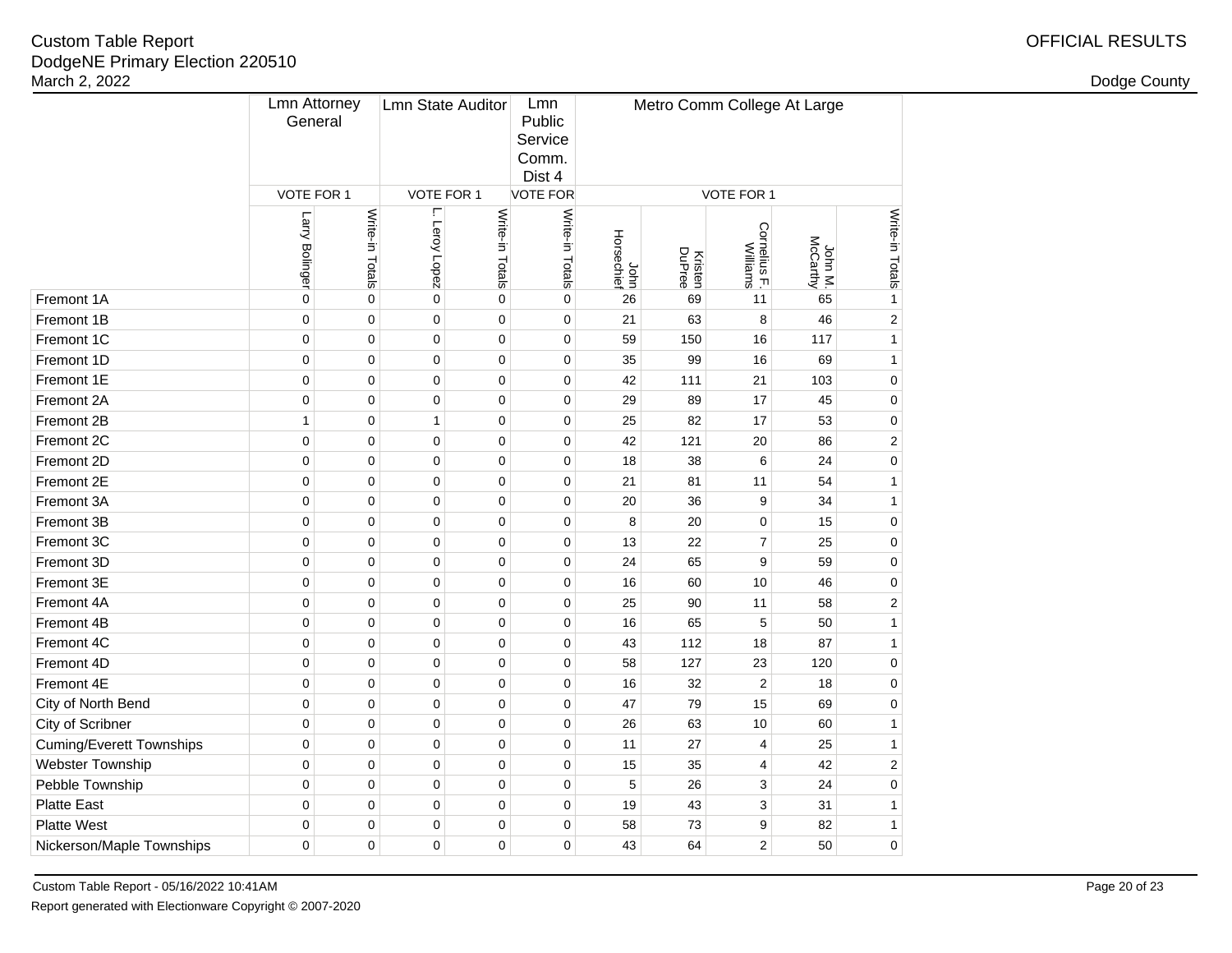|                         | <b>Lmn Attorney</b><br>General |                    | <b>Lmn State Auditor</b>   |                    | Lmn<br>Public<br>Service<br>Comm.<br>Dist 4 | Metro Comm College At Large |                          |                                 |                     |                    |
|-------------------------|--------------------------------|--------------------|----------------------------|--------------------|---------------------------------------------|-----------------------------|--------------------------|---------------------------------|---------------------|--------------------|
|                         | <b>VOTE FOR 1</b>              |                    | <b>VOTE FOR 1</b>          |                    | <b>VOTE FOR</b>                             |                             | <b>VOTE FOR 1</b>        |                                 |                     |                    |
|                         | Larry<br><b>Bolinger</b>       | Write-in<br>Totals | г<br>Leroy<br><b>Lopez</b> | Write-in<br>Totals | Write-in<br>Totals                          | Horsechief<br>John          | <b>Kristen</b><br>DuPree | <b>Cornelius F.</b><br>Williams | John M.<br>McCarthy | Write-in<br>Totals |
| City of Hooper          | $\Omega$                       | 0                  | $\mathbf 0$                | $\Omega$           | 0                                           | 25                          | 59                       | 18                              | 49                  | $\Omega$           |
| Hooper/Logan Townships  | 0                              | $\Omega$           | 0                          | 0                  | 0                                           | 27                          | 45                       | 11                              | 50                  | $\Omega$           |
| <b>Elkhorn Township</b> | $\Omega$                       | 0                  | $\mathbf 0$                | 0                  | 0                                           | 15                          | 28                       | 2                               | 23                  | 0                  |
| Union/Cott/Ridg/PV Twps | $\Omega$                       | $\mathbf 0$        | 0                          | 0                  | $\Omega$                                    | 44                          | 73                       | 13                              | 72                  |                    |
| NonPartisan-Partisan    | 15                             | $\Omega$           | 15                         | 0                  |                                             |                             |                          |                                 |                     |                    |
| Totals                  | 16                             | $\Omega$           | 16                         | 0                  |                                             | 892                         | 2,147                    | 331                             | 1,751               | 20                 |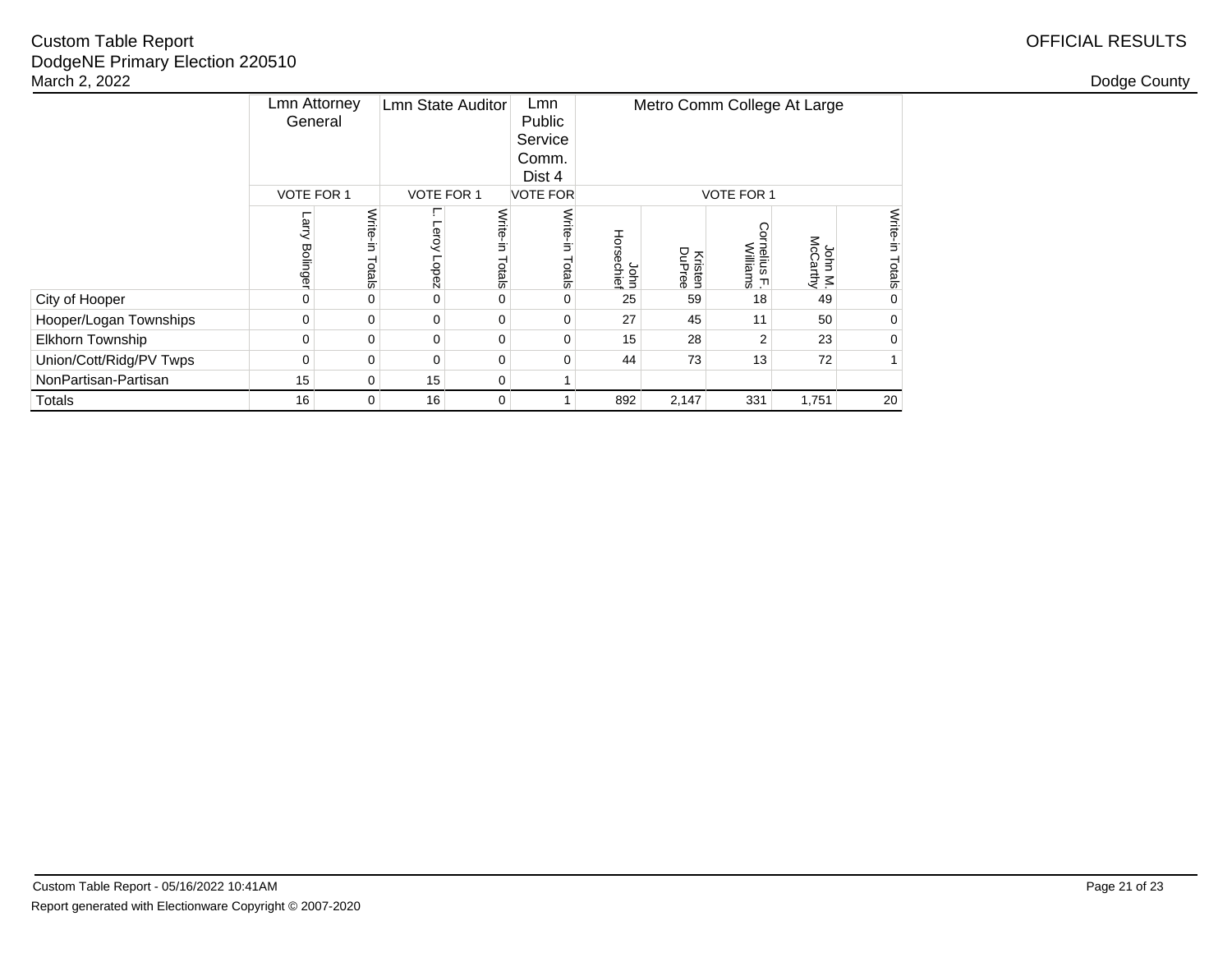|                           | NBC SCH #595 Board |                  |                    |              |                    |                        |                                |                    |  |  |  |  |
|---------------------------|--------------------|------------------|--------------------|--------------|--------------------|------------------------|--------------------------------|--------------------|--|--|--|--|
|                           | VOTE FOR 3         |                  |                    |              |                    |                        |                                |                    |  |  |  |  |
|                           | Andy<br>Swansor    | Justin<br>Taylor | Dean<br><b>Lux</b> | Frank<br>ech | Hellbusch<br>Jason | <b>Nick</b><br>Emanuel | ΡZ<br>chary<br>Duerg<br>$\sim$ | Write-in<br>Totals |  |  |  |  |
| City of North Bend        | 150                | 189              | 115                | 61           | 77                 | 180                    | 69                             | 3                  |  |  |  |  |
| <b>Platte West</b>        | 5                  | 13               | 6                  | 3            | 2                  | 11                     | 5                              | 0                  |  |  |  |  |
| Nickerson/Maple Townships | 17                 | 27               | 22                 | 8            | 10                 | 29                     |                                | $\Omega$           |  |  |  |  |
| Union/Cott/Ridg/PV Twps   | 128                | 157              | 73                 | 62           | 67                 | 160                    | 47                             |                    |  |  |  |  |
| Totals                    | 300                | 386              | 216                | 134          | 156                | 380                    | 128                            | 4                  |  |  |  |  |